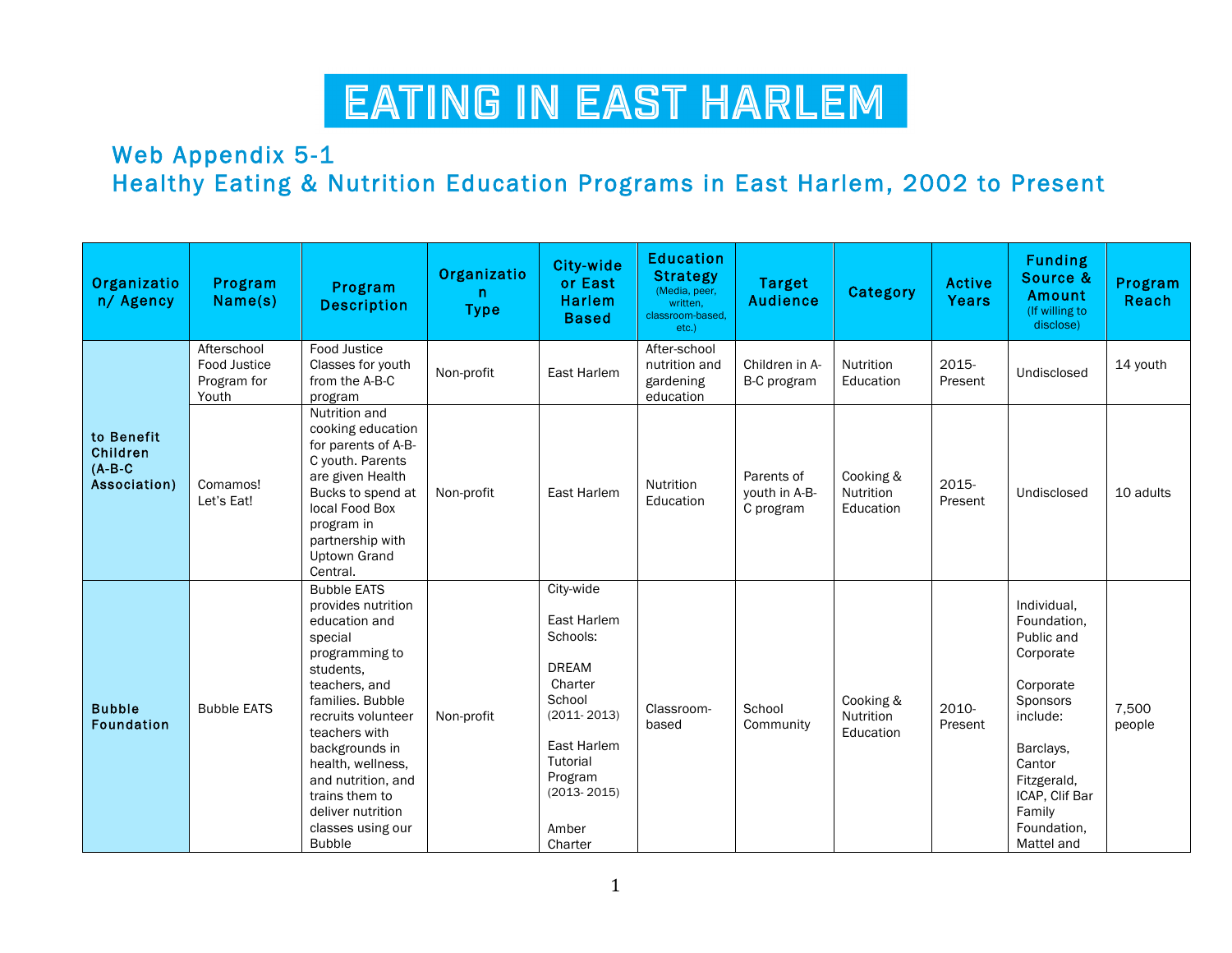|                                  |                          | curriculum.                                                                                                                                                                                                                         |            | School,<br>Harlem.<br>Manhattan<br>$(2013 - 2015)$<br>The Bilingual<br>Bicultural<br>Mini School,<br>East Harlem,<br>Manhattan,<br>Emily(2015- |                                                             |                                                                                           |                               |                  | others<br>Amount:<br>Undisclosed  |     |
|----------------------------------|--------------------------|-------------------------------------------------------------------------------------------------------------------------------------------------------------------------------------------------------------------------------------|------------|------------------------------------------------------------------------------------------------------------------------------------------------|-------------------------------------------------------------|-------------------------------------------------------------------------------------------|-------------------------------|------------------|-----------------------------------|-----|
|                                  | Go!Chefs                 | Hands-on cooking<br>and nutrition<br>education<br>curricula.<br>Go!Chefs<br>introduces youth<br>to the pleasures<br>of preparing and<br>enjoying a diet<br>rich in fruits,<br>vegetables, whole<br>grains and low-fat<br>dairy.     | Non-profit | 2017)<br>East and<br>Central<br>Harlem.<br>Washington<br>Heights, S.<br>Bronx and<br>Staten Island                                             | After-school<br>Cooking-<br>based<br>nutrition<br>education | Elementary,<br>Middle and<br>High school<br>students<br>enrolled in<br>CAS<br>afterschool | <b>Nutrition</b><br>Education | 2005-<br>Present | Private<br>Amount:<br>Undisclosed | N/A |
| Children's<br><b>Aid Society</b> | Go!Kids                  | A food and fitness<br>curriculum<br>designed for 3-5<br>year olds. The<br>program instills<br>healthy food and<br>fitness habits in<br>toddlers through<br>stories, songs,<br>yoga, movement<br>and hands-on<br>cooking activities. | Non-profit | East and<br>Central<br>Harlem,<br>Washington<br>Heights, S.<br>Bronx and<br>Staten Island                                                      | Classroom-<br>based                                         | 3-5 year olds<br>enrolled in<br><b>CAS Head</b><br>Start and<br><b>UPK</b><br>programs    | Nutrition<br>Education        | 2003-<br>present | Private<br>Amount:<br>Undisclosed | N/A |
|                                  | Food Justice<br>Programs | Empowers middle<br>and high school<br>youth to explore<br>how food and                                                                                                                                                              | Non-profit | East and<br>Central<br>Harlem,                                                                                                                 | After-school<br>gardening-<br>based<br>curriculum           | Elementary,<br>Middle and<br>High school<br>students                                      | Nutrition<br>Education        | 2009-<br>Present | Private<br>Amount:<br>Undisclosed | N/A |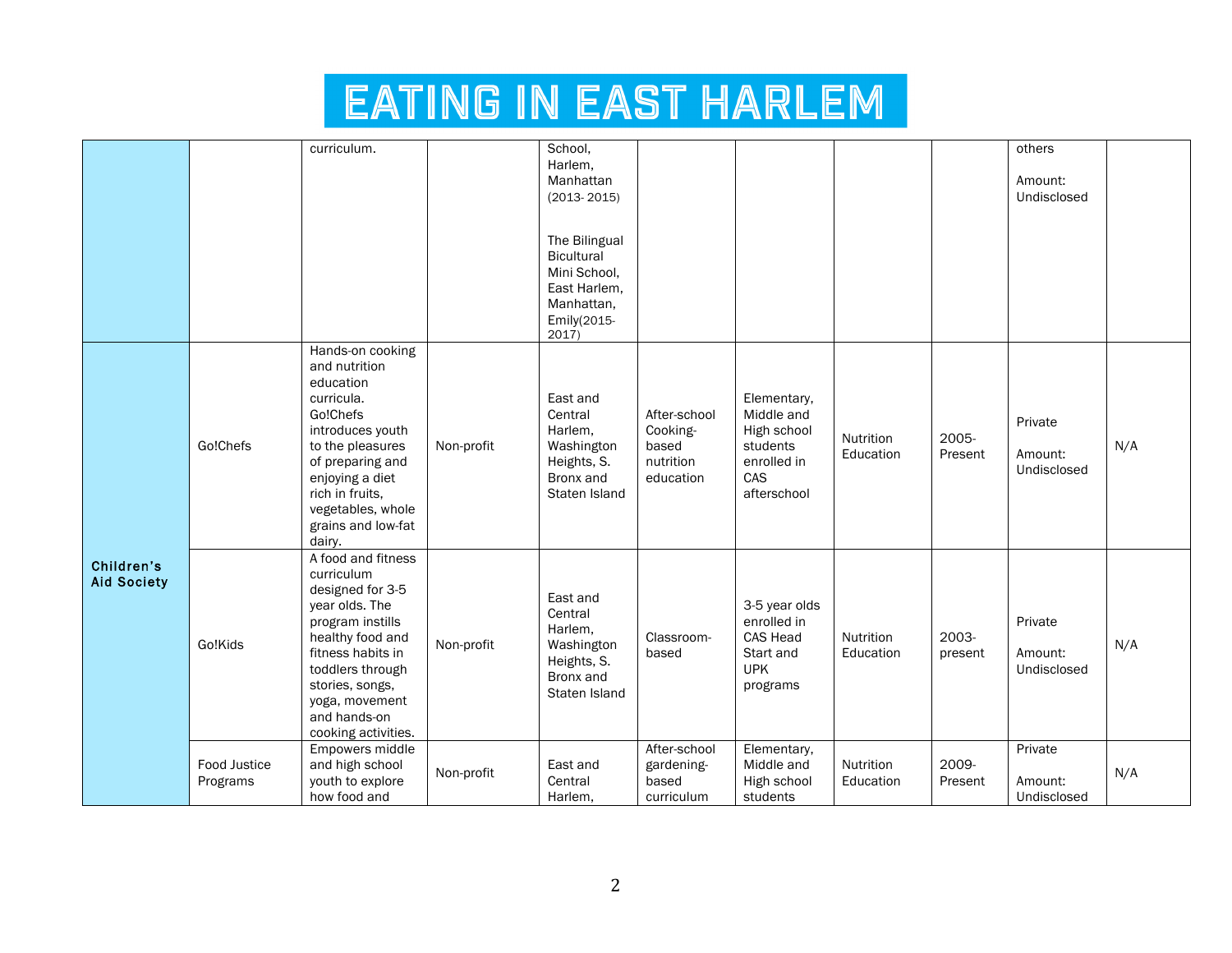|                         | social justice          |            | Washington    |               | enrolled in |                        |         |               |     |
|-------------------------|-------------------------|------------|---------------|---------------|-------------|------------------------|---------|---------------|-----|
|                         | intersect in their      |            | Heights, S.   |               | CAS         |                        |         |               |     |
|                         | communities.            |            | Bronx and     |               | afterschool |                        |         |               |     |
|                         | Through multi-          |            | Staten Island |               |             |                        |         |               |     |
|                         | media projects          |            |               |               |             |                        |         |               |     |
|                         | including photo,        |            |               |               |             |                        |         |               |     |
|                         | video and               |            |               |               |             |                        |         |               |     |
|                         | mapping, youth          |            |               |               |             |                        |         |               |     |
|                         | explore the issues      |            |               |               |             |                        |         |               |     |
|                         | of hunger, health       |            |               |               |             |                        |         |               |     |
|                         | disparities and         |            |               |               |             |                        |         |               |     |
|                         | what influences         |            |               |               |             |                        |         |               |     |
|                         | their food choices.     |            |               |               |             |                        |         |               |     |
|                         | Go!Healthy Eat          |            |               |               |             |                        |         |               |     |
|                         | Smart is a<br>nutrition |            |               |               |             |                        |         |               |     |
|                         | education and           |            |               |               |             |                        |         |               |     |
|                         | obesity prevention      |            |               |               |             |                        |         |               |     |
|                         | program that            |            |               |               |             |                        |         |               |     |
|                         | includes activities     |            |               |               |             |                        |         |               |     |
|                         | for both children       |            |               |               |             |                        |         |               |     |
|                         | and adults,             |            |               |               |             |                        |         |               |     |
|                         | including: 1)           |            |               |               |             |                        |         |               |     |
|                         | community group         |            |               |               |             |                        |         |               |     |
|                         | workshops and           |            | East and      |               | Upper       |                        |         |               |     |
|                         | events that             |            | Central       |               | elementary  |                        |         | USDA SNAP-    |     |
|                         | provide                 |            | Harlem,       | After school, | school      |                        |         | Ed            |     |
| Go!Healthy Eat<br>Smart | behaviorally            | Non-profit | Washington    | Classroom-    | students    | Nutrition<br>Education | 2015 to |               | N/A |
|                         | focused,                |            | Heights, S.   | based         | enrolled in |                        | present | \$2.3 million |     |
|                         | evidenced-based         |            | Bronx and     |               | CAS         |                        |         | over 5 years  |     |
|                         | nutrition               |            | Staten Island |               | afterschool |                        |         |               |     |
|                         | education,              |            |               |               |             |                        |         |               |     |
|                         | including cooking       |            |               |               |             |                        |         |               |     |
|                         | demonstrations;         |            |               |               |             |                        |         |               |     |
|                         | 2) implementation       |            |               |               |             |                        |         |               |     |
|                         | of policy and           |            |               |               |             |                        |         |               |     |
|                         | environmental           |            |               |               |             |                        |         |               |     |
|                         | strategies that         |            |               |               |             |                        |         |               |     |
|                         | facilitate the          |            |               |               |             |                        |         |               |     |
|                         | adoption of             |            |               |               |             |                        |         |               |     |
|                         | healthy nutrition       |            |               |               |             |                        |         |               |     |
|                         | and physical            |            |               |               |             |                        |         |               |     |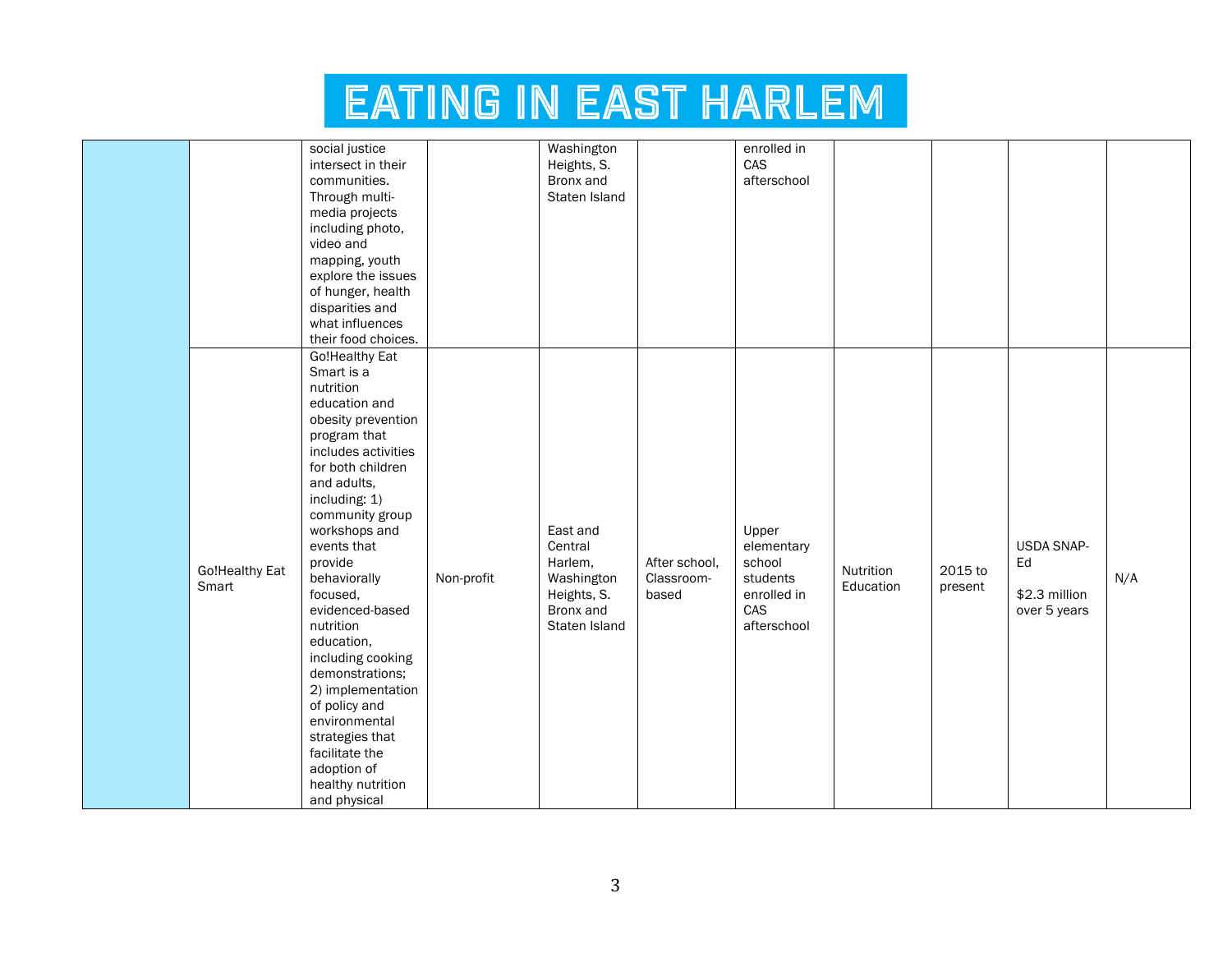|           | activity behaviors,<br>including forming<br>nutrition and<br>wellness<br>committees at<br>CAS community<br>sites, offering a<br>food box<br>distribution<br>program to<br>families, and<br>developing<br>community<br>gardens; and 3)<br>utilization of<br>social marketing<br>and social media<br>to promote<br>wellness<br>messaging to a<br>larger audience<br>that supports the<br>nutrition goals of<br>the program |            |                                                                                           |                                                             |                                                                                           |                        |                  |                                   |     |
|-----------|--------------------------------------------------------------------------------------------------------------------------------------------------------------------------------------------------------------------------------------------------------------------------------------------------------------------------------------------------------------------------------------------------------------------------|------------|-------------------------------------------------------------------------------------------|-------------------------------------------------------------|-------------------------------------------------------------------------------------------|------------------------|------------------|-----------------------------------|-----|
| Gardening | Hands-on<br>gardening<br>program designed<br>to meet STEM<br>requirements.<br>Youth plant and<br>maintain gardens<br>while learning<br>about plant<br>science. The<br>students taste<br>their harvest by<br>preparing simple<br>recipes using the<br>ingredients grown<br>in their gardens.                                                                                                                              | Non-profit | East and<br>Central<br>Harlem,<br>Washington<br>Heights, S.<br>Bronx and<br>Staten Island | After-school<br>Cooking-<br>based<br>nutrition<br>education | Elementary,<br>Middle and<br>High school<br>students<br>enrolled in<br>CAS<br>afterschool | Nutrition<br>Education | 2005-<br>Present | Private<br>Amount:<br>Undisclosed | N/A |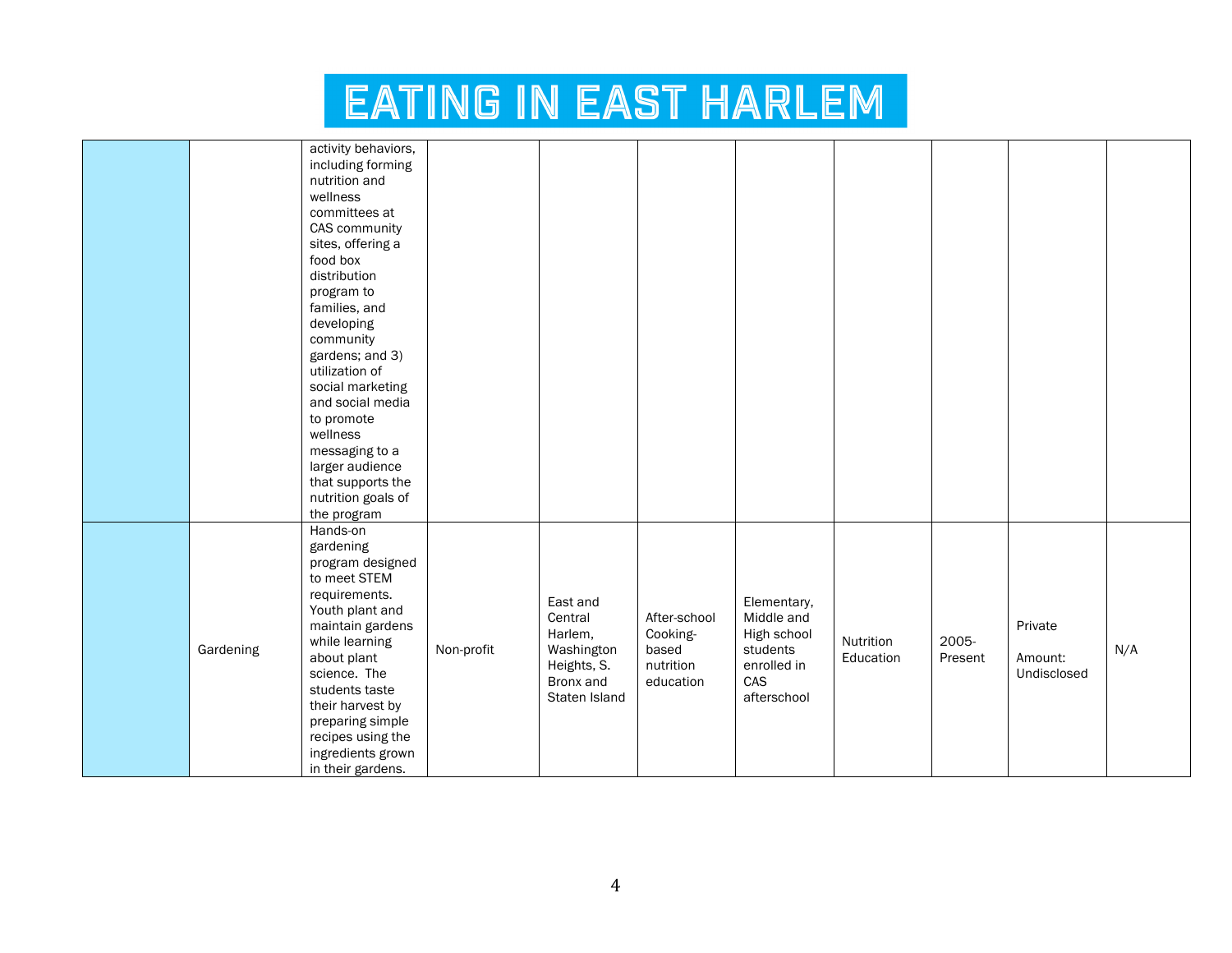|                                            | <b>Expanded Food</b><br>and Nutrition<br>Education<br>Program<br>(EFNEP) | Nutrition<br>education is<br>delivered to<br>eligible<br>participants<br>through a free<br>workshop series<br>hosted by<br>community based<br>organizations who<br>want to partner in<br>our efforts.<br>Workshops are<br>interactive, hands-<br>on, and delivered<br>by trained<br>paraprofessionals                                                                                         | Non-profit | City-wide | Schools,<br>senior<br>centers.<br>CBO <sub>s</sub> ,<br>libraries | Low-income<br>families (at or<br>below 185%<br>FPL) with<br>young<br>children; low-<br>income youth  | Cooking &<br>Nutrition<br>Education             | 1970-<br>Present | <b>USDA</b><br>Amount:<br>Undisclosed | 45,121<br>adults and<br>44,286<br>youth<br>between<br>1999 and<br>2014 |
|--------------------------------------------|--------------------------------------------------------------------------|-----------------------------------------------------------------------------------------------------------------------------------------------------------------------------------------------------------------------------------------------------------------------------------------------------------------------------------------------------------------------------------------------|------------|-----------|-------------------------------------------------------------------|------------------------------------------------------------------------------------------------------|-------------------------------------------------|------------------|---------------------------------------|------------------------------------------------------------------------|
| Cornell<br>Cooperative<br><b>Extension</b> | Farmers'<br>Market<br>Nutrition<br>Education<br>Program<br>(FMNP)        | Farmers' Market<br>Nutrition Program<br>(FMNP) provides<br>checks to women,<br>infants and<br>children through<br>the Women,<br>Infants and<br>Children Program<br>(WIC) and to<br>seniors in the<br>Commodity<br>Supplemental<br>Food Program<br>(CSFP) for the<br>purchase of<br>locally grown<br>fresh fruits and<br>vegetables.<br>The fresh fruits<br>and vegetables<br>can be purchased | Non-profit | City-wide | Farmers'<br>Markets                                               | <b>WIC</b><br>participants<br>and seniors<br>in the<br>Commodity<br>Supplementa<br>I Food<br>Program | Healthy<br>Eating and<br>Nutrition<br>Education | N/A              | Undisclosed                           | N/A                                                                    |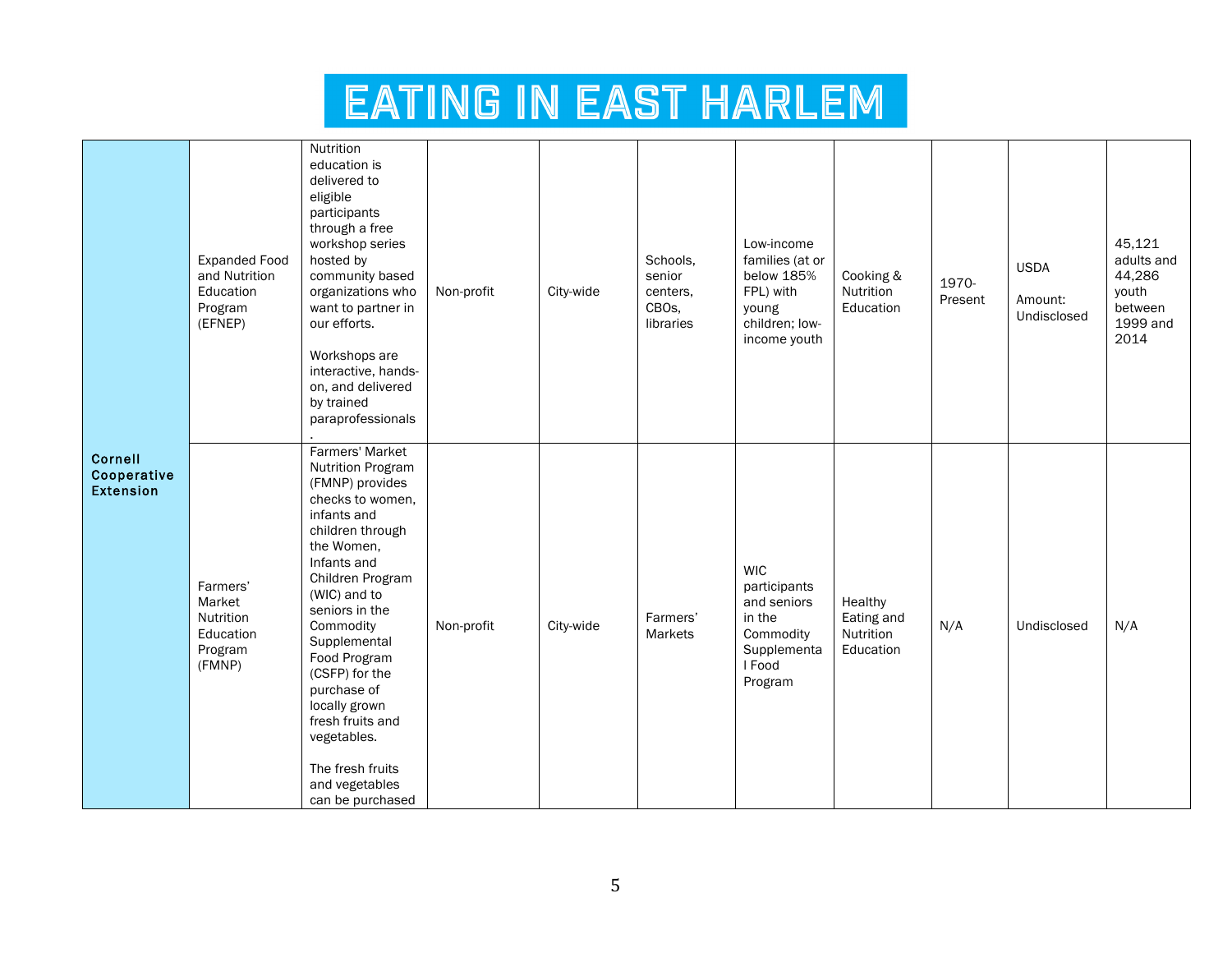|                                   |                                            | with checks at<br>farmers' markets<br>during the<br>summer and fall.<br>The program runs<br>from June -<br>November 15.                                                                                                                                                                                                                                                                                                                                                                                                                                                                                                       |            |                                                                                                                                                               |                      |                     |                   |                  |             |     |
|-----------------------------------|--------------------------------------------|-------------------------------------------------------------------------------------------------------------------------------------------------------------------------------------------------------------------------------------------------------------------------------------------------------------------------------------------------------------------------------------------------------------------------------------------------------------------------------------------------------------------------------------------------------------------------------------------------------------------------------|------------|---------------------------------------------------------------------------------------------------------------------------------------------------------------|----------------------|---------------------|-------------------|------------------|-------------|-----|
| <b>Concrete</b><br><b>Safaris</b> | Summer<br>Outdoor<br>Leadership<br>Academy | Concrete Safaris'<br>Summer Outdoor<br>Leadership<br>Academy is an<br>internship<br>program for 14-<br>15-year-olds<br>divided into three<br>cohorts --<br>gardening,<br>outdoor play, and<br>entrepreneurship.<br>Interns learn how<br>to:<br>Maintain gardens<br>spread across 9-<br>acres of open<br>space in<br>Washington and<br>Jefferson Houses,<br>lead garden tours<br>and community<br>events, and<br>distribute free<br>food to neighbors.<br>Fix bicycles,<br>design bike routes<br>and obstacle<br>courses, and host<br>obstacle events<br>for children.<br>Start their own<br>garden-based<br>venture, creating | Non-profit | East Harlem<br>$-$ PS 102<br>(113 <sup>th</sup> St and<br>1st Ave) and<br>Union<br>Settlement's<br><b>Rising Stars</b><br>program<br>(98th St and<br>3rd Ave) | Summer<br>internship | 14-15 year-<br>olds | Healthy<br>Eating | 2008-<br>present | Undisclosed | N/A |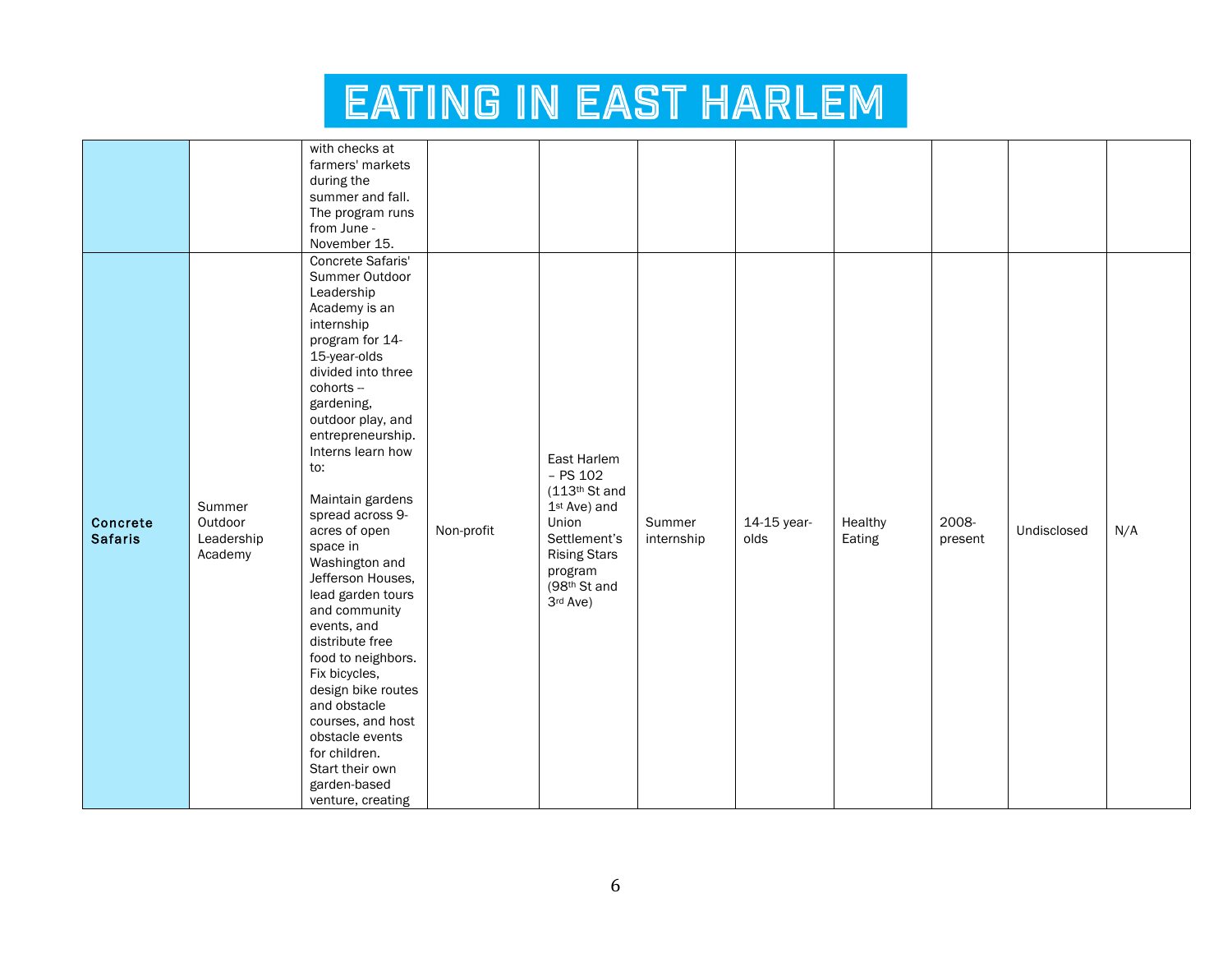|                     | a business plan,    |            |               |              |               |         |         |             |     |
|---------------------|---------------------|------------|---------------|--------------|---------------|---------|---------|-------------|-----|
|                     | selling produce     |            |               |              |               |         |         |             |     |
|                     | grown from our      |            |               |              |               |         |         |             |     |
|                     | gardens,            |            |               |              |               |         |         |             |     |
|                     | generating press,   |            |               |              |               |         |         |             |     |
|                     | developing          |            |               |              |               |         |         |             |     |
|                     | customer e-         |            |               |              |               |         |         |             |     |
|                     | newsletter and      |            |               |              |               |         |         |             |     |
|                     | database, and       |            |               |              |               |         |         |             |     |
|                     | recruiting          |            |               |              |               |         |         |             |     |
|                     | volunteers and      |            |               |              |               |         |         |             |     |
|                     | partners.           |            |               |              |               |         |         |             |     |
|                     | City Surfers is a   |            |               |              |               |         |         |             |     |
|                     | creative mix of     |            |               |              |               |         |         |             |     |
|                     | activities that     |            |               |              |               |         |         |             |     |
|                     | encourage city      |            |               |              |               |         |         |             |     |
|                     | kids to get         |            |               |              |               |         |         |             |     |
|                     | outside, explore    |            |               |              |               |         |         |             |     |
|                     | their communities   |            |               |              |               |         |         |             |     |
|                     | and discover new    |            |               |              |               |         |         |             |     |
|                     | worlds of           |            |               |              |               |         |         |             |     |
|                     | possibility. By     |            |               |              |               |         |         |             |     |
|                     | choosing their      |            |               |              |               |         |         |             |     |
|                     | own adventures      |            |               |              |               |         |         |             |     |
|                     | incorporating our   |            |               |              |               |         |         |             |     |
|                     | six core activities |            |               |              |               |         |         |             |     |
|                     | your child will     |            | East Harlem   |              | 7-12 year-old | Healthy | 2015-   |             |     |
| <b>City Surfers</b> | build their         | Non-profit | $-$ PS 83/182 | After-school | students      | Eating  | Present | Undisclosed | N/A |
|                     | leadership skills   |            |               |              |               |         |         |             |     |
|                     | while learning      |            |               |              |               |         |         |             |     |
|                     | how to live a       |            |               |              |               |         |         |             |     |
|                     | healthy, active     |            |               |              |               |         |         |             |     |
|                     | life.               |            |               |              |               |         |         |             |     |
|                     |                     |            |               |              |               |         |         |             |     |
|                     | Activities may      |            |               |              |               |         |         |             |     |
|                     | include: Bike       |            |               |              |               |         |         |             |     |
|                     | riding lessons and  |            |               |              |               |         |         |             |     |
|                     | tours; Hiking;      |            |               |              |               |         |         |             |     |
|                     | Health Promotion;   |            |               |              |               |         |         |             |     |
|                     | Gardening;          |            |               |              |               |         |         |             |     |
|                     | Obstacle Race       |            |               |              |               |         |         |             |     |
|                     |                     |            |               |              |               |         |         |             |     |
|                     | Design; Nature      |            |               |              |               |         |         |             |     |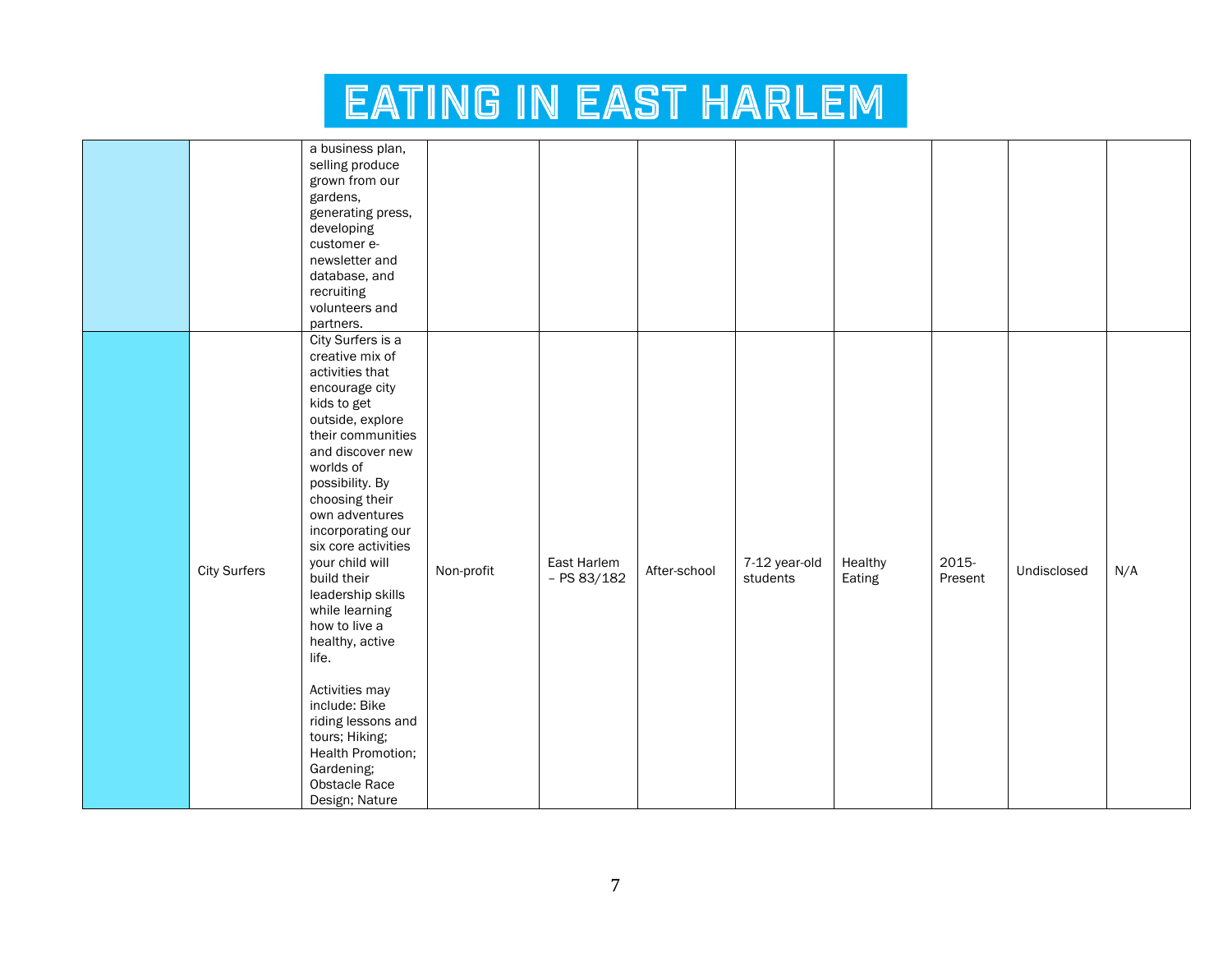|                                                                         |                                                            | Art; Public<br>Speaking.                                                                                                                                                                                                                                                                                                         |                      |                                                                                                |                       |                     |                                               |                  |                                                                            |                                             |
|-------------------------------------------------------------------------|------------------------------------------------------------|----------------------------------------------------------------------------------------------------------------------------------------------------------------------------------------------------------------------------------------------------------------------------------------------------------------------------------|----------------------|------------------------------------------------------------------------------------------------|-----------------------|---------------------|-----------------------------------------------|------------------|----------------------------------------------------------------------------|---------------------------------------------|
| <b>East Harlem</b><br><b>Diabetes</b><br>Center of<br><b>Excellence</b> | Food 4 Life<br>Festival                                    | Festival designed<br>to screen<br>residents for<br>diabetes, and<br>demonstrate that<br>eating healthy can<br>be fun, tasty, and<br>affordable in a<br>community-<br>centered,<br>culturally<br>consonant setting.<br>Fifteen<br>restaurants<br>distributed free<br>samples of<br>healthy versions<br>of their popular<br>dishes | Healthcare<br>Center | East Harlem                                                                                    | Community<br>Festival | Community           | Nutrition<br>Education &<br>Healthy<br>Eating | <b>July 2004</b> | Undisclosed                                                                | N/A                                         |
| <b>East Harlem</b><br>Partnership<br>for Diabetes<br>Prevention         | Project HEED<br>(Help Educate<br>to Eliminate<br>Diabetes) | Lifestyle<br>intervention<br>program to help<br>prevent or delay<br>the onset of<br>diabetes.<br>including<br>workshops, a<br>smartphone app,<br>and videos.                                                                                                                                                                     | Coalition            | East Harlem                                                                                    | Community<br>Centers  | Community           | <b>Diabetes</b><br>Prevention                 | 2008-<br>Present | National<br>Institute of<br>Health<br>Amount:<br>Undisclosed               | 550<br>community<br>residents               |
| Edible<br>Schoolyard<br><b>NYC</b><br>(ESYNYC)                          | Edible<br>Schoolyard NYC<br>(ESYNYC)                       | ESYNYC works to<br>give children in<br>New York City<br>public schools<br>access to healthy<br>food through<br>hands-on, positive<br>experiences,<br>providing                                                                                                                                                                   | Non-profit           | City-wide<br>East Harlem<br>Demonstratio<br>n School:<br>PS/MS<br>7/Global<br><b>Tech Prep</b> | Schools               | School<br>Community | Nutrition<br>Education &<br>Healthy<br>Eating | 2013-<br>Present | Individual,<br>Corporate,<br>and City<br>Council<br>Amount:<br>Undisclosed | Approx.<br>525<br>students<br>since<br>2013 |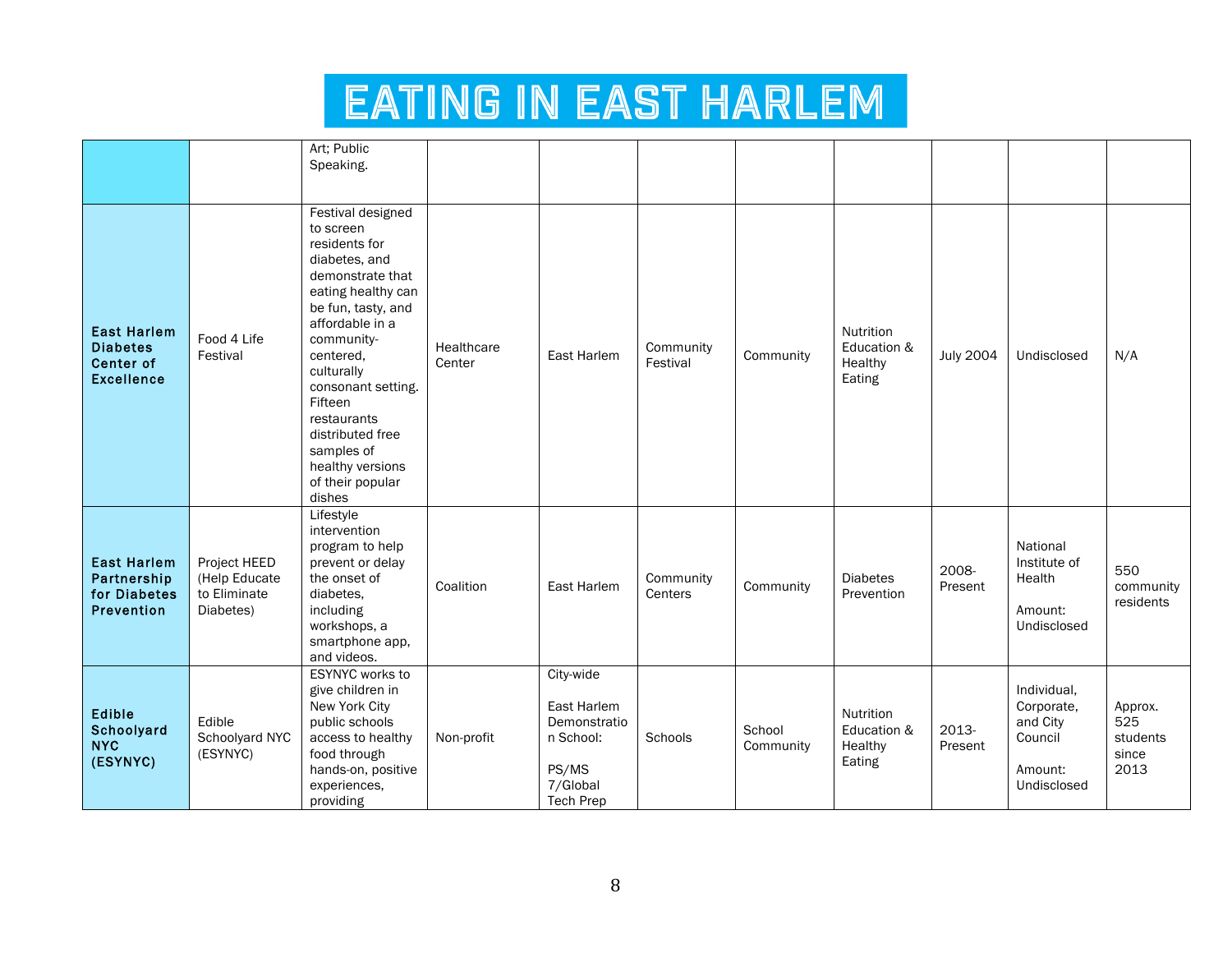|  | knowledge and       |  |  |  |  |
|--|---------------------|--|--|--|--|
|  | skills to take with |  |  |  |  |
|  | them throughout     |  |  |  |  |
|  | their lives. They   |  |  |  |  |
|  | integrate           |  |  |  |  |
|  | gardening,          |  |  |  |  |
|  | cooking, and real   |  |  |  |  |
|  | food into the       |  |  |  |  |
|  | school              |  |  |  |  |
|  | environment. At     |  |  |  |  |
|  | the demonstration   |  |  |  |  |
|  | schools, they       |  |  |  |  |
|  | teach gardening     |  |  |  |  |
|  | and cooking on a    |  |  |  |  |
|  | monthly basis to    |  |  |  |  |
|  | all students in the |  |  |  |  |
|  | school, run         |  |  |  |  |
|  | community and       |  |  |  |  |
|  | family programs,    |  |  |  |  |
|  | and work to         |  |  |  |  |
|  | incorporate a       |  |  |  |  |
|  | healthier food      |  |  |  |  |
|  | environment into    |  |  |  |  |
|  | all aspects of the  |  |  |  |  |
|  | school, from the    |  |  |  |  |
|  | cafeteria to the    |  |  |  |  |
|  | classroom.          |  |  |  |  |
|  | Through citywide    |  |  |  |  |
|  | teacher training    |  |  |  |  |
|  | programs, they      |  |  |  |  |
|  | give educators the  |  |  |  |  |
|  | knowledge, tools,   |  |  |  |  |
|  | and curriculum to   |  |  |  |  |
|  | incorporate edible  |  |  |  |  |
|  | education into      |  |  |  |  |
|  | their own           |  |  |  |  |
|  | classrooms.         |  |  |  |  |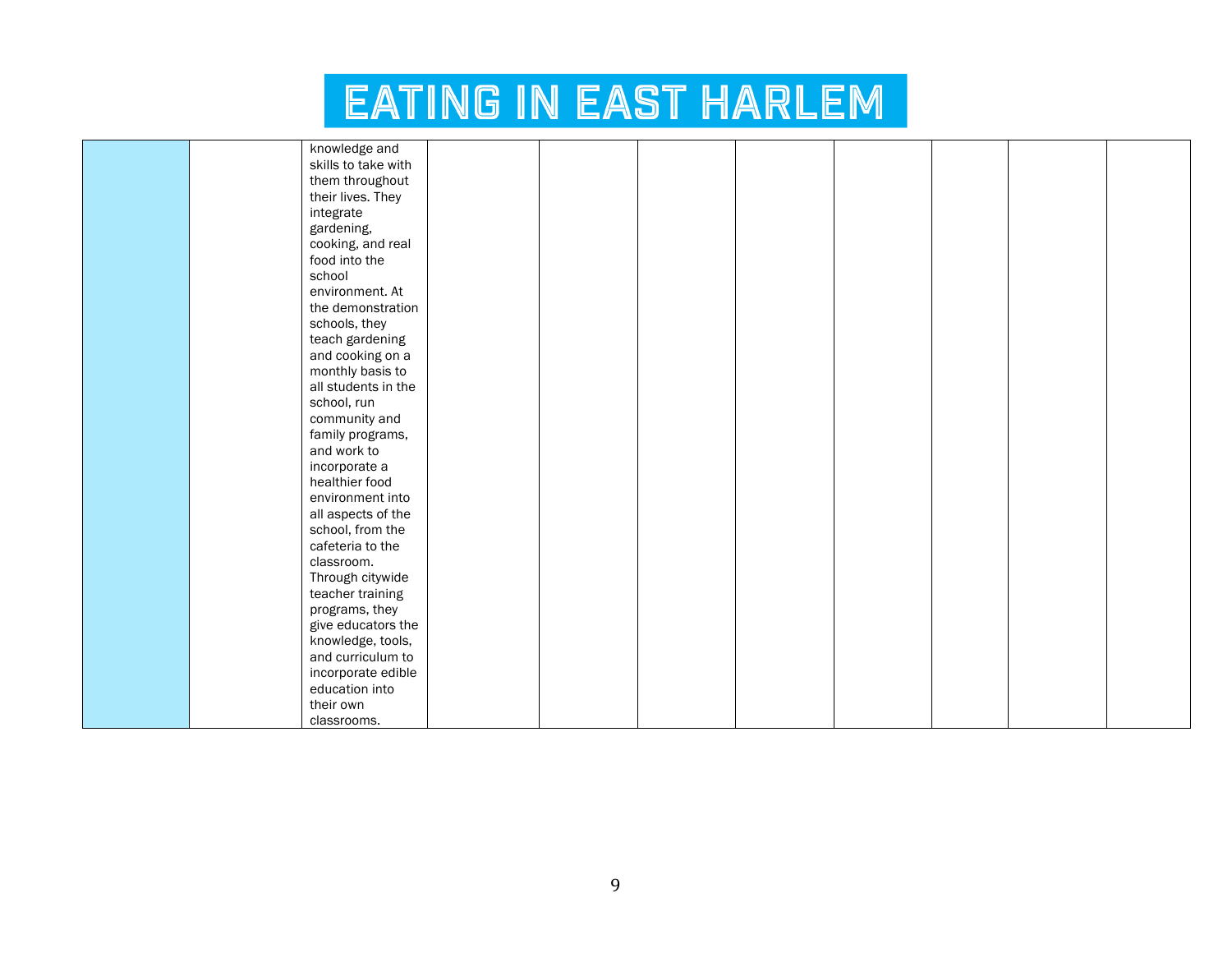|                                                 | CookShop                                             | CookShop<br>provides hands-on<br>workshops to low-<br>income children,<br>adults, and teens<br>to help them<br>adopt and enjoy a<br>healthy diet and<br>active lifestyle on<br>a limited budget.                                                | Non-profit | City-wide                                                                                    | Schools.<br>Food<br>Pantries.<br>Soup<br>Kitchens                            | Children.<br>Teens.<br>Parents           | Nutrition<br>Education                       | N/A              | Undisclosed                                                                            | N/A                                                                                       |
|-------------------------------------------------|------------------------------------------------------|-------------------------------------------------------------------------------------------------------------------------------------------------------------------------------------------------------------------------------------------------|------------|----------------------------------------------------------------------------------------------|------------------------------------------------------------------------------|------------------------------------------|----------------------------------------------|------------------|----------------------------------------------------------------------------------------|-------------------------------------------------------------------------------------------|
| <b>Food Bank</b><br>for New York<br><b>City</b> | <b>BackPack</b><br>Program                           | Children from low-<br>income families<br>receive bags that<br>they fill<br>themselves with<br>fresh produce and<br>healthy foods.<br>Children are<br>taught to shop for<br>healthy foods<br>while learning<br>what goes into a<br>healthy meal. | Non-profit | City-wide                                                                                    | Classroom<br>Education                                                       | Children                                 | Healthy<br>Eating,<br>Nutrition<br>Education | N/A              | Undisclosed                                                                            | N/A                                                                                       |
|                                                 | Just Say Yes to<br>Fruits and<br>Vegetables<br>(JSY) | JSY is a SNAP-Ed<br>project in which<br>nutritionists<br>collaborate with<br>food pantries and<br>soup kitchens to<br>provide healthy<br>eating workshops<br>to clients at those<br>sites.                                                      | Non-profit | City-wide                                                                                    | Emergency<br><b>Food Relief</b><br>Organizations                             | Food<br>Assistance<br>Program<br>Clients | <b>Nutrition</b><br>Education                | N/A              | USDA, NY<br>State Dept.<br>of Health<br>Amount:<br>Undisclosed                         | N/A                                                                                       |
| FoodFight                                       | FoodFight<br>Program                                 | Provides food<br>literacy curriculum<br>and teacher and<br>parent wellness<br>programming to<br>underserved<br>schools. Using<br>schools as a<br>platform, we arm                                                                               | Non-profit | City-wide<br>East Harlem<br>Schools -<br>Harlem<br>Children's<br>Academy<br>$(2011 - 2012),$ | Classroom<br>Education<br>and<br>Professional<br>Development<br>for Teachers | Teachers.<br>Parents.<br><b>Students</b> | Nutrition<br>Education                       | 2009-<br>Present | Foundations,<br>public<br>charities and<br>private<br>donors<br>Amount:<br>Undisclosed | Harlem<br>Children's<br>Academy -<br>75<br><b>Teachers</b><br>and<br>$1,000+$<br>students |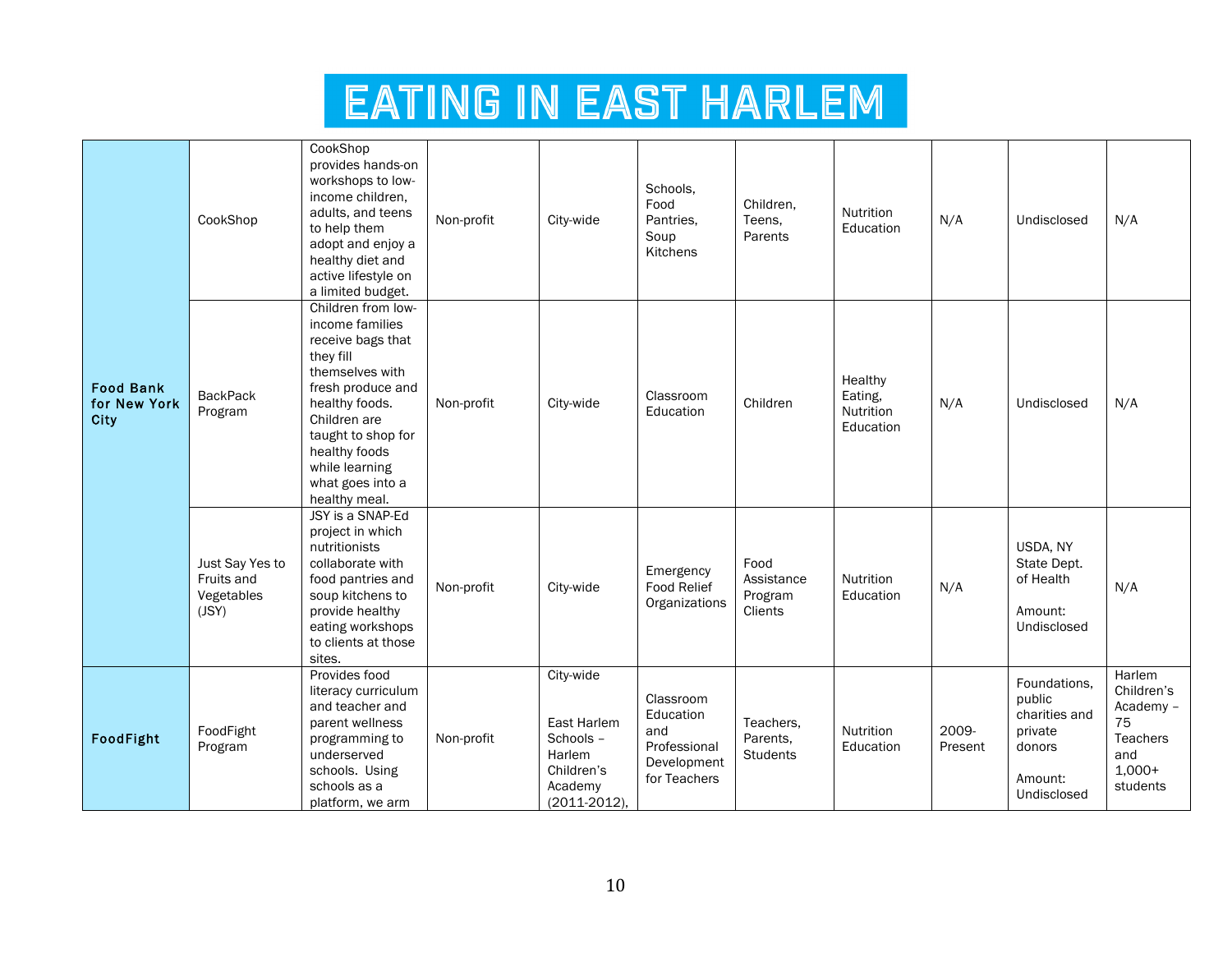|                                                                |                                                                    | teachers, staff,<br>parents and<br>students with the<br>tools they need to<br>make healthier<br>eating and buying<br>decisions, along<br>with tools to serve<br>as agents of<br>change in their<br>communities.                                               |                    | <b>DREAM</b><br>Charter<br>School<br>$(2013 - 2014)$ |           |           |                                              |               |                                                                                                                                                                                              | <b>DREAM</b><br>Charter<br>School; -<br>50<br><b>Teachers</b><br>and<br>Parents |
|----------------------------------------------------------------|--------------------------------------------------------------------|---------------------------------------------------------------------------------------------------------------------------------------------------------------------------------------------------------------------------------------------------------------|--------------------|------------------------------------------------------|-----------|-----------|----------------------------------------------|---------------|----------------------------------------------------------------------------------------------------------------------------------------------------------------------------------------------|---------------------------------------------------------------------------------|
| <b>Fund for</b><br><b>Public</b><br><b>Health New</b><br>York  | Communities<br>Putting<br>Prevention to<br>Work (CPPW):<br>Obesity | Seeks to address<br>obesity by<br>increasing<br>physical activity in<br>the community<br>and access to<br>healthy food while<br>decreasing the<br>prevalence<br>of unhealthy<br>foods.                                                                        | City Agency        | City-wide                                            | Community | Community | Obesity<br>Prevention                        | 2010-<br>2012 | Federal<br>American<br>Recovery and<br>Reinvestmen<br>t Act of 2009<br>(ARRA) grant<br>Amount:<br>\$15.5 million<br>grant*<br>*37,874 of<br>the grant<br>funds<br>invested in<br>East Harlem | N/A                                                                             |
| <b>NYC</b><br>Department of<br>Health and<br>Mental<br>Hygiene | <b>NYC Community</b><br>Transformation<br>Grant                    | Seeks to increase<br>access to healthy<br>foods and<br>decrease<br>consumption of<br>unhealthy foods<br>by supporting:<br>- bodegas and<br>supermarkets in<br>stocking healthier<br>options<br>- public and<br>private<br>organizations in<br>the adoption of | <b>City Agency</b> | City-wide                                            | Community | Community | Healthy<br>Eating,<br>Nutrition<br>Education | 2011-<br>2014 | CDC<br>Amount:<br>\$8.4 million                                                                                                                                                              | N/A                                                                             |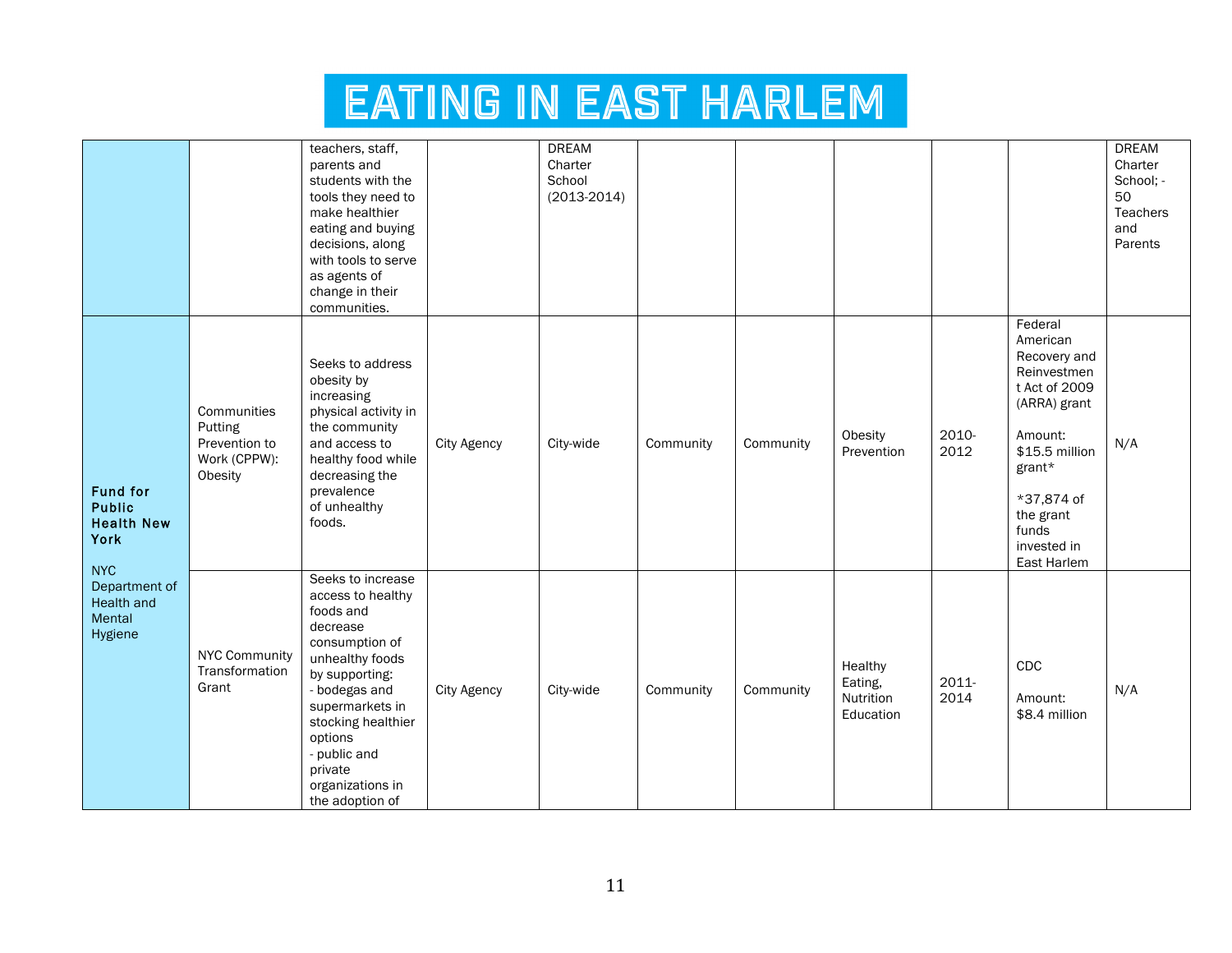|                                                                                                                                                                                                                                                 |                                                     | healthier food<br>procurement<br>policies<br>- hospitals'<br>transition to<br>becoming more<br>breastfeeding-<br>friendly<br>- the National Salt<br>Reduction<br>Initiative's goal to<br>reduce the<br>amount of salt in<br>packaged and<br>restaurant foods                                                                                                        |            |             |                                |           |                   |                  |                                                                                                                 |     |
|-------------------------------------------------------------------------------------------------------------------------------------------------------------------------------------------------------------------------------------------------|-----------------------------------------------------|---------------------------------------------------------------------------------------------------------------------------------------------------------------------------------------------------------------------------------------------------------------------------------------------------------------------------------------------------------------------|------------|-------------|--------------------------------|-----------|-------------------|------------------|-----------------------------------------------------------------------------------------------------------------|-----|
| <b>Fund for</b><br><b>Public</b><br><b>Health New</b><br><b>York</b><br><b>New York</b><br>Academy of<br>Medicine, Mt<br>Sinai, New<br>York city<br>Department of<br>City Planning,<br><b>Harlem District</b><br><b>Public Health</b><br>Office | <b>NYSHF Healthy</b><br>Neighborhoods<br>Initiative | Through a process<br>that will engage<br>all community<br>stakeholders<br>including<br>residents, leaders,<br>and City agencies<br>the partners will<br>work to increase<br>access to healthy<br>foods and<br>decrease the<br>availability and<br>promotion of<br>sugar-sweetened<br>beverages; and to<br>improve the<br>safety of and<br>access to open<br>spaces. | Coalition  | East Harlem | Community                      | Community | Healthy<br>Eating | 2015-<br>Present | <b>NYS Health</b><br>Foundation -<br>Healthy<br>Neighborhoo<br>d Fund -<br><b>State</b><br>Amount:<br>\$600,000 | N/A |
| <b>Fund for</b><br><b>Public</b><br><b>Health New</b><br><b>York</b><br><b>NYC Strategic</b><br><b>Alliance for</b>                                                                                                                             | Community<br><b>Action Plan</b>                     | Developed a<br><b>Community Action</b><br>Plan (CAP)<br>comprised of<br>several school<br>and community-<br>based                                                                                                                                                                                                                                                   | Non-profit | East Harlem | School-<br>based,<br>Community | Community | Healthy<br>Eating | 2008-<br>2012    | CDC Federal<br>$-5$ year<br>grant<br>Amount:<br>Undisclosed                                                     | N/A |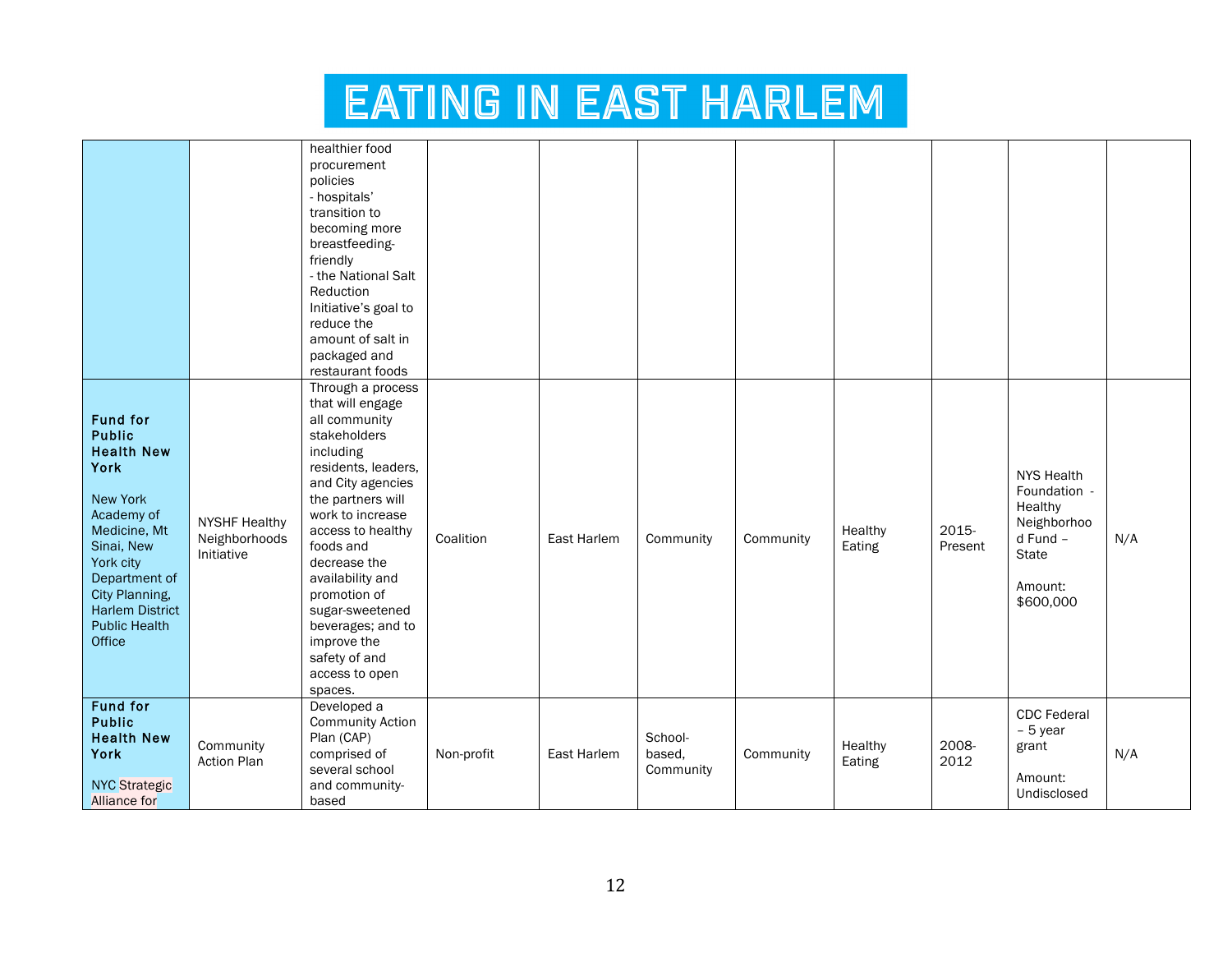| Health                       |                                                                         | interventions that<br>promote physical<br>activity and<br>healthy eating,<br>and/or reduce<br>access to<br>unhealthy food<br>choices.                                                                                                                                                                                                                                           |            |             |                       |                          |                                              |                  |                                                                                                                         |                                                                                                              |
|------------------------------|-------------------------------------------------------------------------|---------------------------------------------------------------------------------------------------------------------------------------------------------------------------------------------------------------------------------------------------------------------------------------------------------------------------------------------------------------------------------|------------|-------------|-----------------------|--------------------------|----------------------------------------------|------------------|-------------------------------------------------------------------------------------------------------------------------|--------------------------------------------------------------------------------------------------------------|
|                              | Excellence in<br>School<br><b>Wellness Award</b><br>(ESWA)<br>2007-2012 | Created ESWA as<br>a mechanism for<br>all elementary<br>schools to make<br>public their<br>schools'<br>adherence to<br>nutrition, physical<br>education and<br>wellness policies                                                                                                                                                                                                | Non-profit | East Harlem | Elementary<br>Schools | Schools                  | Healthy<br>Eating;<br>Nutrition<br>Education | 2007-<br>2012    | N/A                                                                                                                     | N/A                                                                                                          |
| <b>Green Beetz</b>           | Green Beetz -<br>East Harlem<br>Pilot (2014)                            | <b>Green Beetz</b><br>piloted its<br>signature program<br>including original<br>media and<br>activities, in May<br>and June 2014 in<br>East Harlem. Over<br>the course of<br>eight classroom<br>exposures, Green<br>Beetz presented<br>three modules:<br>(1) Food Basics<br>and the<br>Environment, (2)<br>Food and the<br>Body, and (3)<br>Cooking and the<br>Culture of Food. | Non-profit | City-wide   | Schools               | School<br>Community      | Nutrition<br>Education                       | 2013-<br>Present | Private -<br>Chapman<br>Perelman<br>Foundation &<br>Laurie M<br>Tisch<br>Illumination<br>Fund<br>Amount:<br>Undisclosed | 160 5th<br>and 6th<br>graders<br>from P.S.<br>007 and<br>The East<br>Harlem<br>School at<br>Exodus<br>House. |
| Harlem<br>Children's<br>Zone | <b>Healthy Harlem</b>                                                   | Through nutrition<br>education, fun<br>fitness activities,<br>and parent                                                                                                                                                                                                                                                                                                        | Non-profit | Harlem      | Community             | Students and<br>Families | Nutrition<br>Education                       | 2012-<br>present | Undisclosed                                                                                                             | N/A                                                                                                          |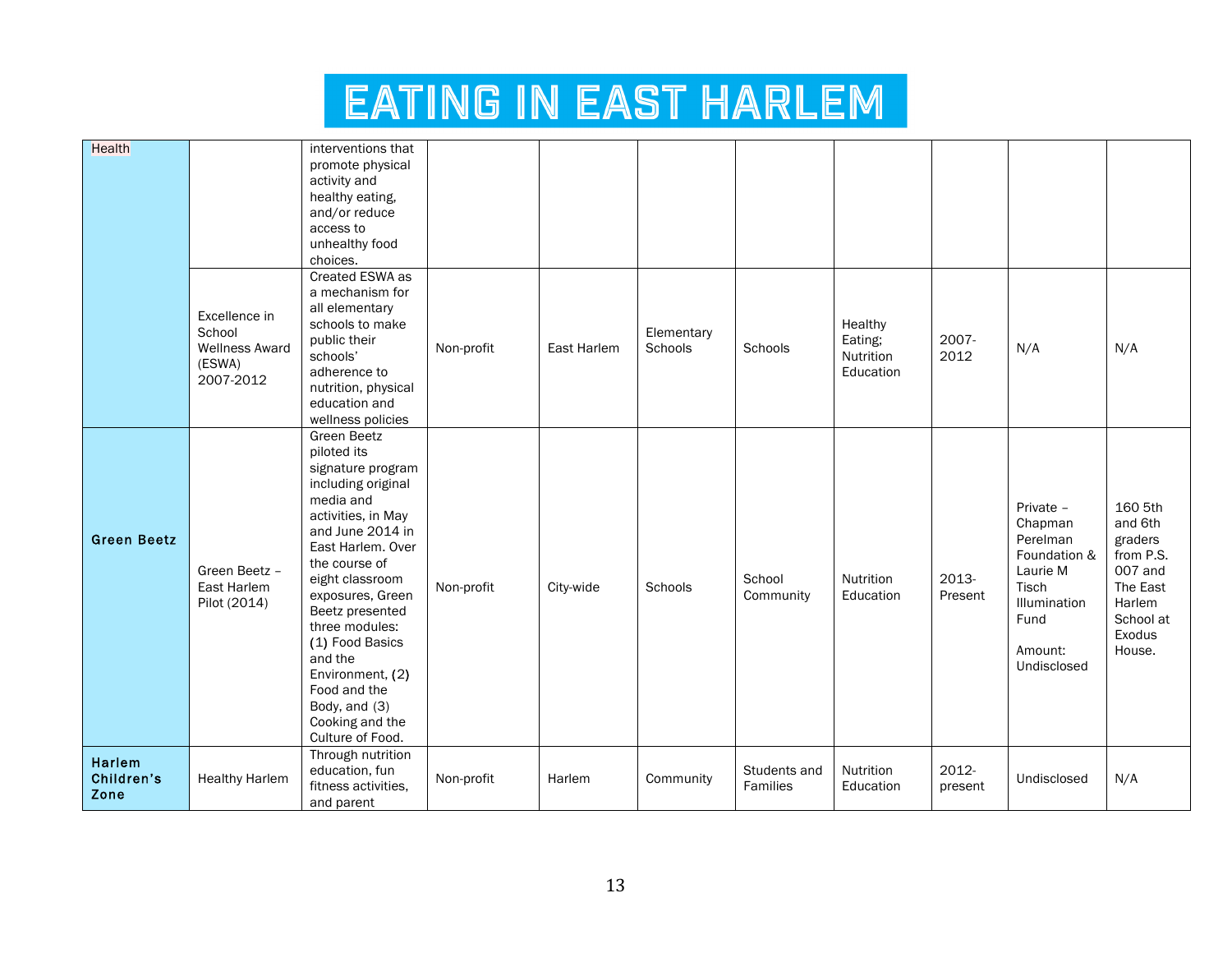|                                                     |                           | engagement,<br>Healthy Harlem is<br>helping thousands<br>of children and<br>families learn how<br>to better take<br>care of<br>themselves, make<br>thoughtful<br>choices, and<br>establish life-long<br>healthy habits.                                                                                                                                                       |            |           |                                  |                       |                                              |     |                                                                                         |     |
|-----------------------------------------------------|---------------------------|-------------------------------------------------------------------------------------------------------------------------------------------------------------------------------------------------------------------------------------------------------------------------------------------------------------------------------------------------------------------------------|------------|-----------|----------------------------------|-----------------------|----------------------------------------------|-----|-----------------------------------------------------------------------------------------|-----|
| <b>Harvest</b><br>Home<br>Farmer's<br><b>Market</b> | Eating for Good<br>Health | Offered in select<br>Harvest Home<br>neighborhoods,<br>Eating for Good<br>Health workshops<br>teaches<br>participants how<br>to prepare<br>appetizing and<br>healthy meals on<br>a limited budget,<br>followed by<br>hands-on cooking<br>exercises and<br>family-style meals.<br>At the end of each<br>session, the<br>participants get to<br>enjoy what they<br>have cooked. | Non-profit | City-wide | Farmer's<br>Markets              | Community             | Cooking &<br>Nutrition<br>Education          | N/A | Individuals,<br>Corporations,<br>Local, State,<br>and Federal<br>Amount:<br>Undisclosed | N/A |
|                                                     | The YouthBucks<br>Project | The YouthBucks<br>project offers<br>coupons to<br>children and<br>teens so they can<br>purchase farm-<br>fresh fruits and<br>vegetables at our<br>farmer's markets.<br>These young                                                                                                                                                                                            | Non-profit | City-wide | Schools and<br>Youth<br>Programs | Children and<br>Teens | Nutrition<br>Education;<br>Healthy<br>Eating | N/A | Individuals.<br>Corporations,<br>Local, State,<br>and Federal<br>Amount:<br>Undisclosed | N/A |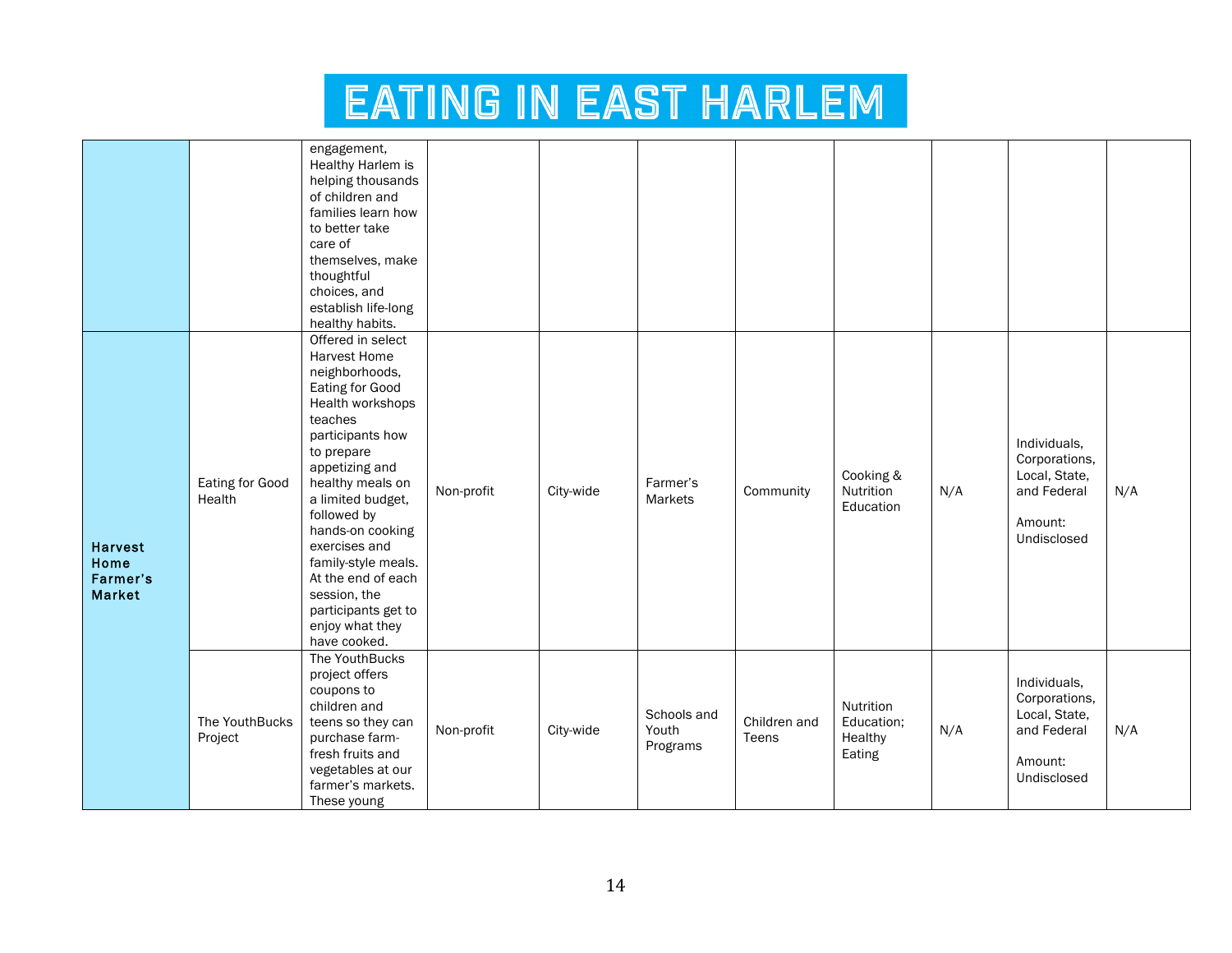|                                                                                     |                                                                             | participants come<br>to the market on<br>field trips<br>arranged by<br>Harvest Home in<br>coordination with<br>local schools, Day<br>Camp<br>organizations, and<br>other youth<br>programs located<br>in high-need New<br>York City<br>neighborhoods. |                    |                              |                       |           |                                                 |                  |                                                         |     |
|-------------------------------------------------------------------------------------|-----------------------------------------------------------------------------|-------------------------------------------------------------------------------------------------------------------------------------------------------------------------------------------------------------------------------------------------------|--------------------|------------------------------|-----------------------|-----------|-------------------------------------------------|------------------|---------------------------------------------------------|-----|
|                                                                                     | We All Want<br>Healthy<br>Children<br>Campaign                              | Campaign aimed<br>to raise<br>awareness and<br>knowledge around<br>the marketing of<br>unhealthy foods<br>and beverages to<br><b>DPHO</b><br>neighborhoods                                                                                            | City Agency        | City-wide and<br>East Harlem | Community             | Community | School<br>Wellness                              | 2003-<br>Present | Federal,<br>State and<br>City<br>Amount:<br>Undisclosed | N/A |
| <b>Harlem</b><br><b>District</b><br><b>Public</b><br><b>Health</b><br><b>Office</b> | Excellence in<br>School<br><b>Wellness Award</b><br>(ESWA)<br>2012- Present | Created ESWA as<br>a mechanism for<br>all elementary<br>schools to make<br>public their<br>schools'<br>adherence to<br>nutrition, physical<br>education and<br>wellness policies                                                                      | City Agency        | City-wide                    | Elementary<br>Schools | Schools   | Healthy<br>Eating;<br>Nutrition<br>Education    | 2012-<br>present | CDC<br>Amount:<br>Undisclosed                           | N/A |
|                                                                                     | Partnerships to<br>Improve<br>Community<br>Health (PICH)                    | Project goals<br>include increasing<br>the number of<br>apartments<br>covered by<br>smoke-free<br>building policies;<br>increasing the<br>distribution and                                                                                            | <b>City Agency</b> | City-wide                    | Community             | Community | Healthy<br>eating, active<br>living,<br>tobacco | 2014-<br>2016    | CDC<br>Amount:<br>Undisclosed                           | N/A |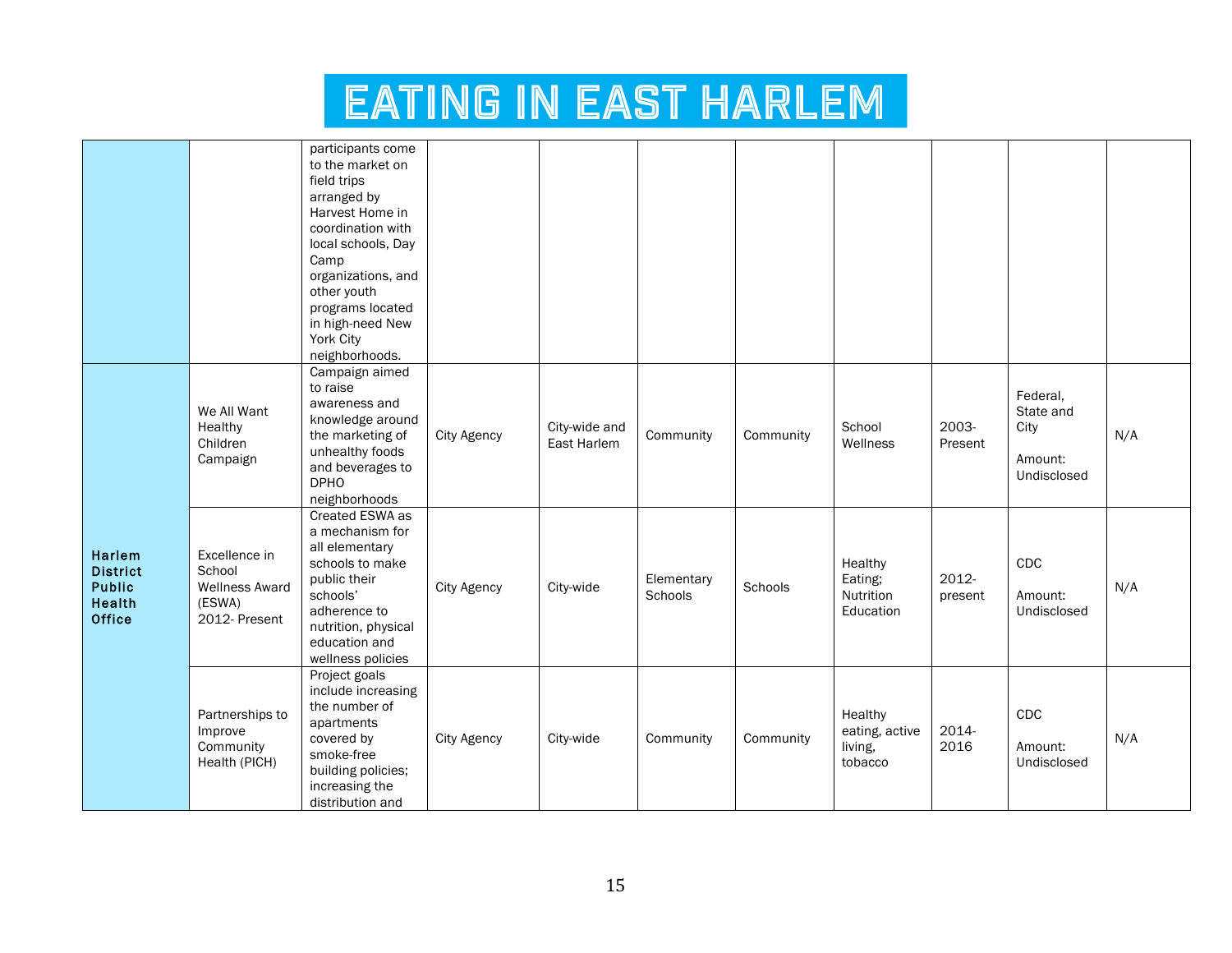|                                                                                                            | reach of Health<br>Bucks to<br>incentivize the<br>purchase of fruits<br>and vegetables;<br>improving physical<br>activity levels in<br>early childcare<br>settings and<br>schools; and<br>providing more<br>opportunities for<br>tobacco cessation<br>by employees,<br>hospital<br>inpatients and<br>outpatients. |                    |                                                  |                                                        |                       |                                                                                |                  |                                                                  |     |
|------------------------------------------------------------------------------------------------------------|-------------------------------------------------------------------------------------------------------------------------------------------------------------------------------------------------------------------------------------------------------------------------------------------------------------------|--------------------|--------------------------------------------------|--------------------------------------------------------|-----------------------|--------------------------------------------------------------------------------|------------------|------------------------------------------------------------------|-----|
| Be Active, Eat<br>Healthy, Act on<br><b>Health Risks</b><br>and Take<br>Prescribed<br>Medication<br>(BEAT) | Initiative focuses<br>on strategies to<br>build support for<br>lifestyle change,<br>particularly for<br>those at high risk,<br>to support<br>diabetes and<br>heart disease and<br>stroke prevention<br>efforts.                                                                                                   | <b>City Agency</b> | City-wide                                        | National<br><b>Diabetes</b><br>Prevention<br>Education | Community             | Nutrition<br>education,<br>food retail,<br>and active<br>transportatio<br>n    | 2014-<br>2018    | Undisclosed                                                      | N/A |
| Doris Duke                                                                                                 | Increase healthy<br>eating behaviors<br>in families with<br>children in pre-<br>kindergarten,<br>kindergarten and<br>first grade within<br>5 local schools                                                                                                                                                        | City Agency        | East Harlem                                      | Schools                                                | Schools               | Healthy food<br>access and<br>nutrition<br>education                           | 2015-<br>present | Doris Duke<br>Charitable<br>Foundation<br>Amount:<br>Undisclosed | N/A |
| <b>NYS Healthy</b><br><b>Schools Healthy</b><br>Communities                                                | Schools: work<br>with schools to<br>establish healthy<br>nutrition<br>environments,<br>reduce food                                                                                                                                                                                                                | <b>City Agency</b> | School<br>District 4<br>schools (East<br>Harlem) | Schools                                                | Schools,<br>community | School<br>wellness,<br>healthy food<br>access, built<br>environment.<br>active | 2015-<br>2020    | NYS DOH<br>Amount:<br>Undisclosed                                | N/A |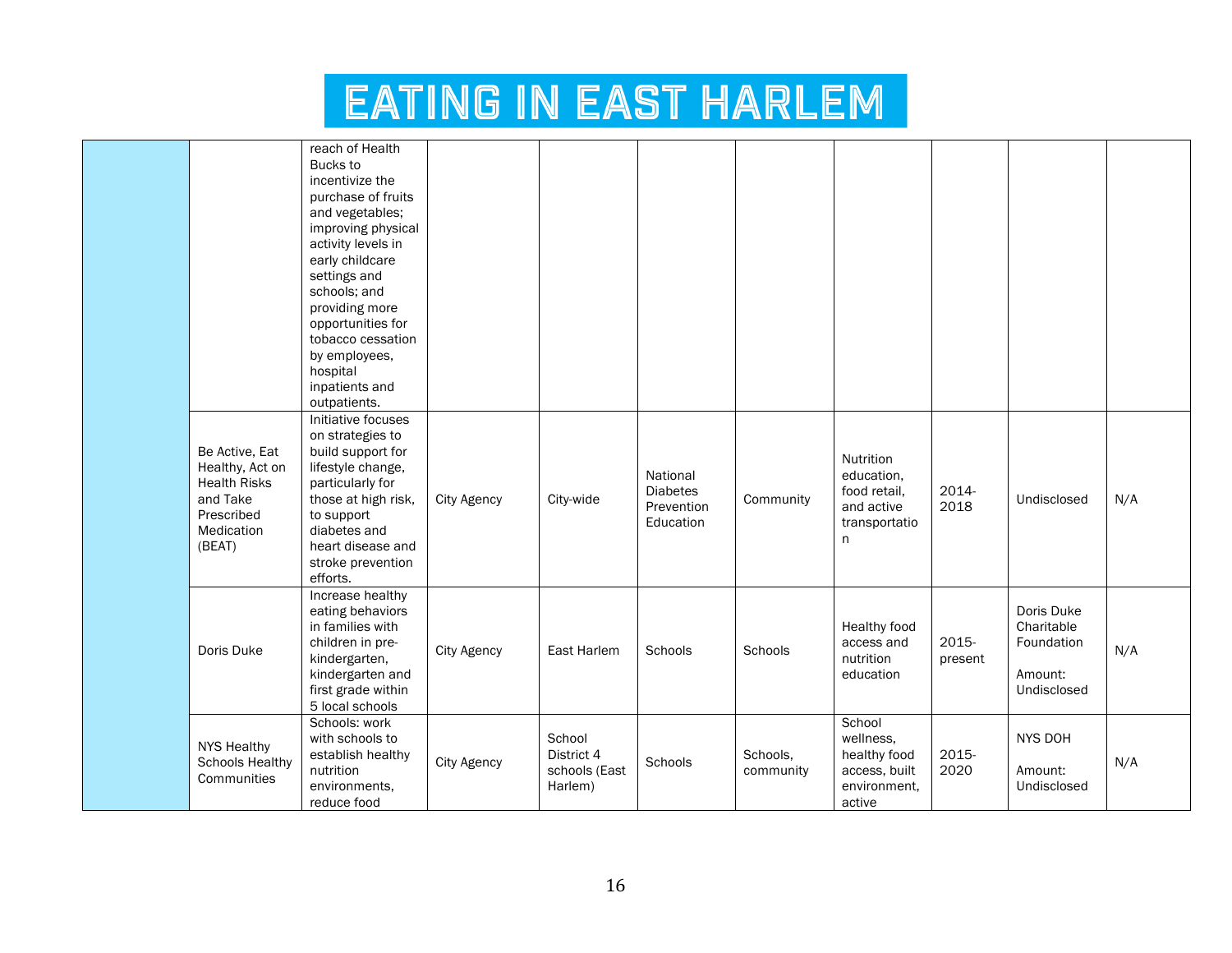|               |                 | marketing to            |                      |             |           |           | transportatio |         |             |     |
|---------------|-----------------|-------------------------|----------------------|-------------|-----------|-----------|---------------|---------|-------------|-----|
|               |                 | children, increase      |                      |             |           |           | n             |         |             |     |
|               |                 | comprehensive           |                      |             |           |           |               |         |             |     |
|               |                 | physical activity       |                      |             |           |           |               |         |             |     |
|               |                 | programs, and           |                      |             |           |           |               |         |             |     |
|               |                 | increase the            |                      |             |           |           |               |         |             |     |
|               |                 | strength and            |                      |             |           |           |               |         |             |     |
|               |                 | comprehensivene         |                      |             |           |           |               |         |             |     |
|               |                 | ss of school            |                      |             |           |           |               |         |             |     |
|               |                 | wellness policies       |                      |             |           |           |               |         |             |     |
|               |                 | Communities:            |                      |             |           |           |               |         |             |     |
|               |                 |                         |                      |             |           |           |               |         |             |     |
|               |                 | increase access         |                      |             |           |           |               |         |             |     |
|               |                 | to healthy foods,       |                      |             |           |           |               |         |             |     |
|               |                 | increase the            |                      |             |           |           |               |         |             |     |
|               |                 | adoption and use        |                      |             |           |           |               |         |             |     |
|               |                 | of food standards       |                      |             |           |           |               |         |             |     |
|               |                 | and procurement         |                      |             |           |           |               |         |             |     |
|               |                 | policies, establish     |                      |             |           |           |               |         |             |     |
|               |                 | <b>Complete Streets</b> |                      |             |           |           |               |         |             |     |
|               |                 | policies or plans       |                      |             |           |           |               |         |             |     |
|               |                 | Shop Healthy NYC        |                      |             |           |           |               |         |             |     |
|               |                 | works with              |                      |             |           |           |               |         |             |     |
|               |                 | communities -           |                      |             |           |           |               |         |             |     |
|               |                 | including               |                      |             |           |           |               |         |             |     |
|               |                 | residents, food         |                      |             |           |           |               |         |             |     |
|               |                 | retailers, and food     |                      |             |           |           |               |         |             |     |
|               |                 | suppliers and           |                      |             |           |           |               |         |             |     |
|               |                 | distributors - to       |                      |             |           |           |               |         |             |     |
|               | Shop Healthy    | increase access         | <b>City Agency</b>   | City-Wide   | Food      | Community | Healthy       | 2005-   | Undisclosed | N/A |
|               | <b>NYC</b>      | to healthy foods.       |                      |             | Retailers |           | Eating        | present |             |     |
|               |                 | Shop Healthy            |                      |             |           |           |               |         |             |     |
|               |                 | NYC's main focus        |                      |             |           |           |               |         |             |     |
|               |                 | is on those             |                      |             |           |           |               |         |             |     |
|               |                 | neighborhoods           |                      |             |           |           |               |         |             |     |
|               |                 | with high rates of      |                      |             |           |           |               |         |             |     |
|               |                 | obesity and             |                      |             |           |           |               |         |             |     |
|               |                 | limited access to       |                      |             |           |           |               |         |             |     |
|               |                 | nutritious foods.       |                      |             |           |           |               |         |             |     |
| Institute for | National        | NDPP is a lifestyle     |                      | Locations   |           |           |               |         |             |     |
| Family        | <b>Diabetes</b> | change program          | <b>Health Center</b> | Across NYC  | Group     | Patients  | Healthy       | N/A     |             |     |
| Health        | Prevention      | that consists of a      |                      | and Upstate | Education |           | Eating        |         | N/A         | N/A |
|               | Program         | series of sessions      |                      | <b>NY</b>   |           |           |               |         |             |     |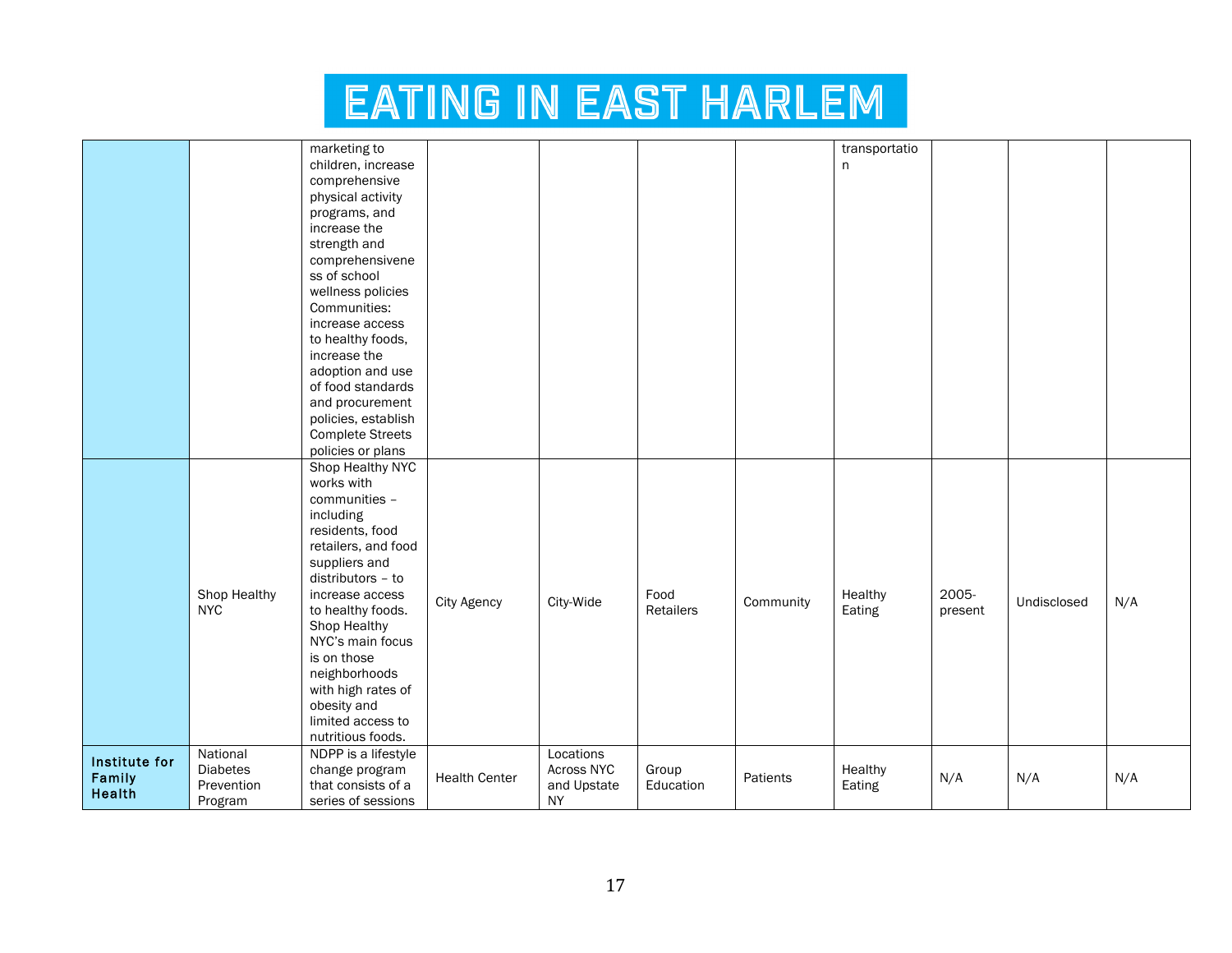|                                                                                         |                                     | to help you make<br>better food<br>choices and<br>increase your<br>physical activity.                                                                                                                                                                                                                                                                                                                                                                                                                                       |                         | <b>Family Health</b><br>Center of<br>Harlem<br>located in<br>East Harlem                                     |                                |           |                   |               |                                                                                             |     |
|-----------------------------------------------------------------------------------------|-------------------------------------|-----------------------------------------------------------------------------------------------------------------------------------------------------------------------------------------------------------------------------------------------------------------------------------------------------------------------------------------------------------------------------------------------------------------------------------------------------------------------------------------------------------------------------|-------------------------|--------------------------------------------------------------------------------------------------------------|--------------------------------|-----------|-------------------|---------------|---------------------------------------------------------------------------------------------|-----|
| Manhattan<br><b>Borough</b><br>President<br>Office -<br><b>Scott</b><br><b>Stringer</b> | Go Green<br>Initiative              | Efforts to reduce<br>environmental<br>and health<br>disparities<br>(Washington<br>Heights/Inwood,<br>East Harlem and<br>Lower East Side)<br>Youth Bucks<br>Program -<br>Borough<br>President's Office;<br>purchased Health<br>Bucks for children<br>with sticker called<br>Youth Bucks. Kate<br>worked with<br>schools in the 3<br>neighborhoods.<br>Children would<br>visit farmer's<br>markets and<br>spend the<br>YouthBucks.<br>Worked with<br>Children's Aid<br>Society and<br><b>Harvest Home</b><br>Farmers' Market. | <b>Elected Official</b> | Priority<br>Neighborhoods<br>(Washington<br>Heights and<br>Inwood, East<br>Harlem and<br>Lower East<br>Side) | Healthy<br>Eating<br>Incentive | Community | Healthy<br>Eating | 2010-<br>2013 | Private/Publi<br>C<br>Partnerships<br>JP Morgan<br>Chase<br>Foundation<br>Amount:<br>\$5000 | N/A |
|                                                                                         | Go Green East<br>Harlem<br>Cookbook | Local chefs and<br>residents featured<br>in Cookbook                                                                                                                                                                                                                                                                                                                                                                                                                                                                        | <b>Elected Official</b> | Priority<br>Neighborhoods<br>(Washington<br>Heights and<br>Inwood, East<br>Harlem and                        | Cookbook                       | Community | Healthy<br>Eating | 2008          | Private/Publi<br>c Partnership<br>Amount:<br>Undisclosed                                    | N/A |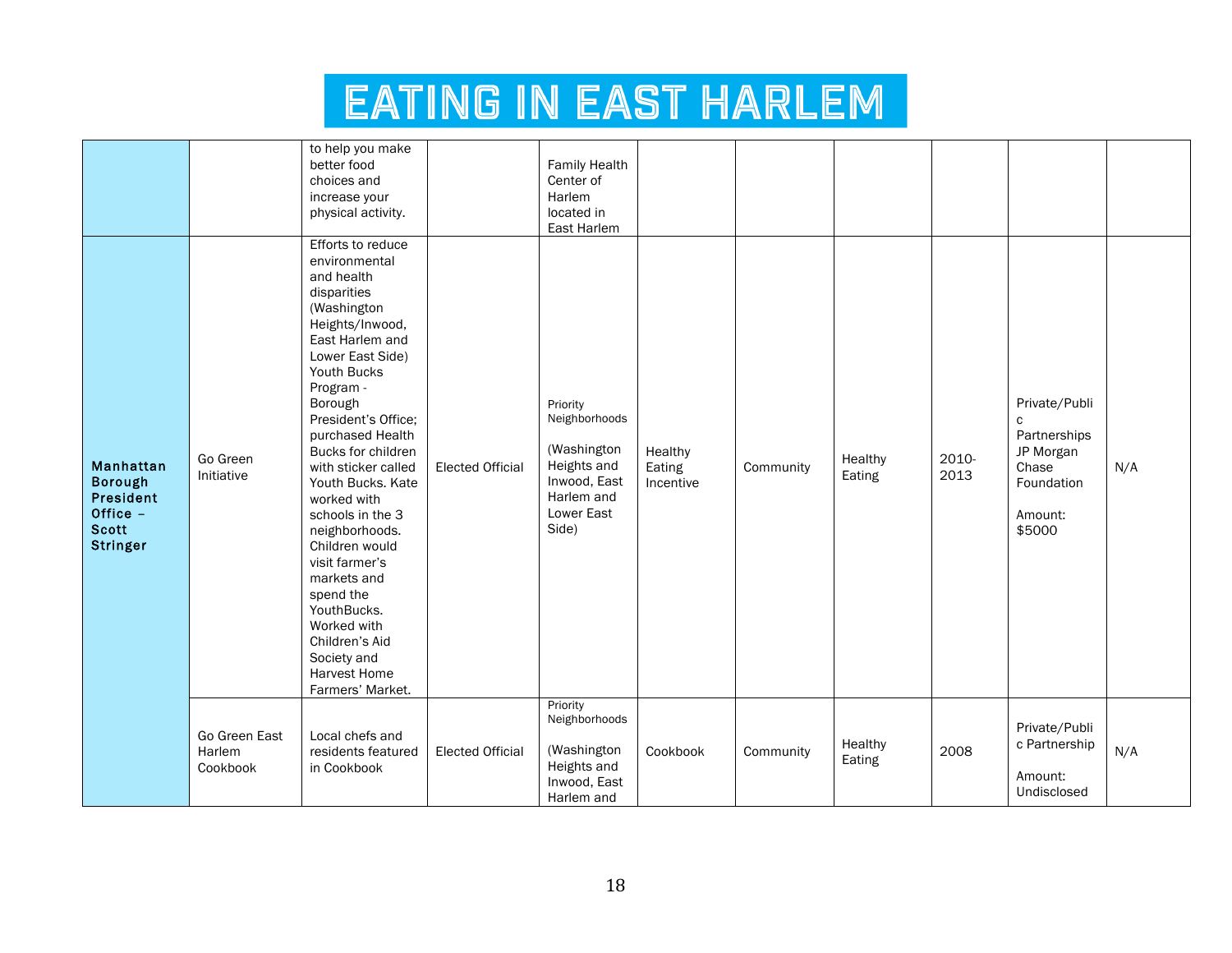|                           |                                                                                                                                                                                                                                                                                                                                                                                                                                                                                                 |                         | <b>Lower East</b><br>Side)                                                                                                |                      |           |                   |                  |                                                                       |     |
|---------------------------|-------------------------------------------------------------------------------------------------------------------------------------------------------------------------------------------------------------------------------------------------------------------------------------------------------------------------------------------------------------------------------------------------------------------------------------------------------------------------------------------------|-------------------------|---------------------------------------------------------------------------------------------------------------------------|----------------------|-----------|-------------------|------------------|-----------------------------------------------------------------------|-----|
| Veggie Van                | Mobile<br>greenmarket that<br>will deliver fresh<br>and locally grown<br>produce directly<br>to New Yorkers in<br>underserved<br>communities. The<br>Veggie Van is the<br>culmination of<br>over seven years<br>of hard work to<br>expand access to<br>fresh food for<br>Manhattan<br>residents.<br>Residents can<br>sign-up through<br>participating<br>community-based<br>organizations to<br>receive a large<br>bag of fresh fruit<br>and vegetables<br>once a week for<br>only ten dollars. | <b>Elected Official</b> | City-wide<br>Priority<br>Neighborhoods<br>(Washington<br>Heights and<br>Inwood, East<br>Harlem and<br>Lower East<br>Side) | Mobile<br>Market     | Community | Healthy<br>Eating | 2013-<br>Present | <b>City Capital</b><br>Funding and<br>Grow NYC<br>Amount:<br>\$85,000 | N/A |
| Thanksgiving<br>Food Bags | On Thanksgiving,<br>food bags were<br>given to residents<br>for a low-cost to<br>increase access<br>to produce                                                                                                                                                                                                                                                                                                                                                                                  | <b>Elected Official</b> | East Harlem                                                                                                               | Food<br>Distribution | Community | Healthy<br>Eating | 2012             | Grow NYC<br>Amount:<br>Undisclosed                                    | N/A |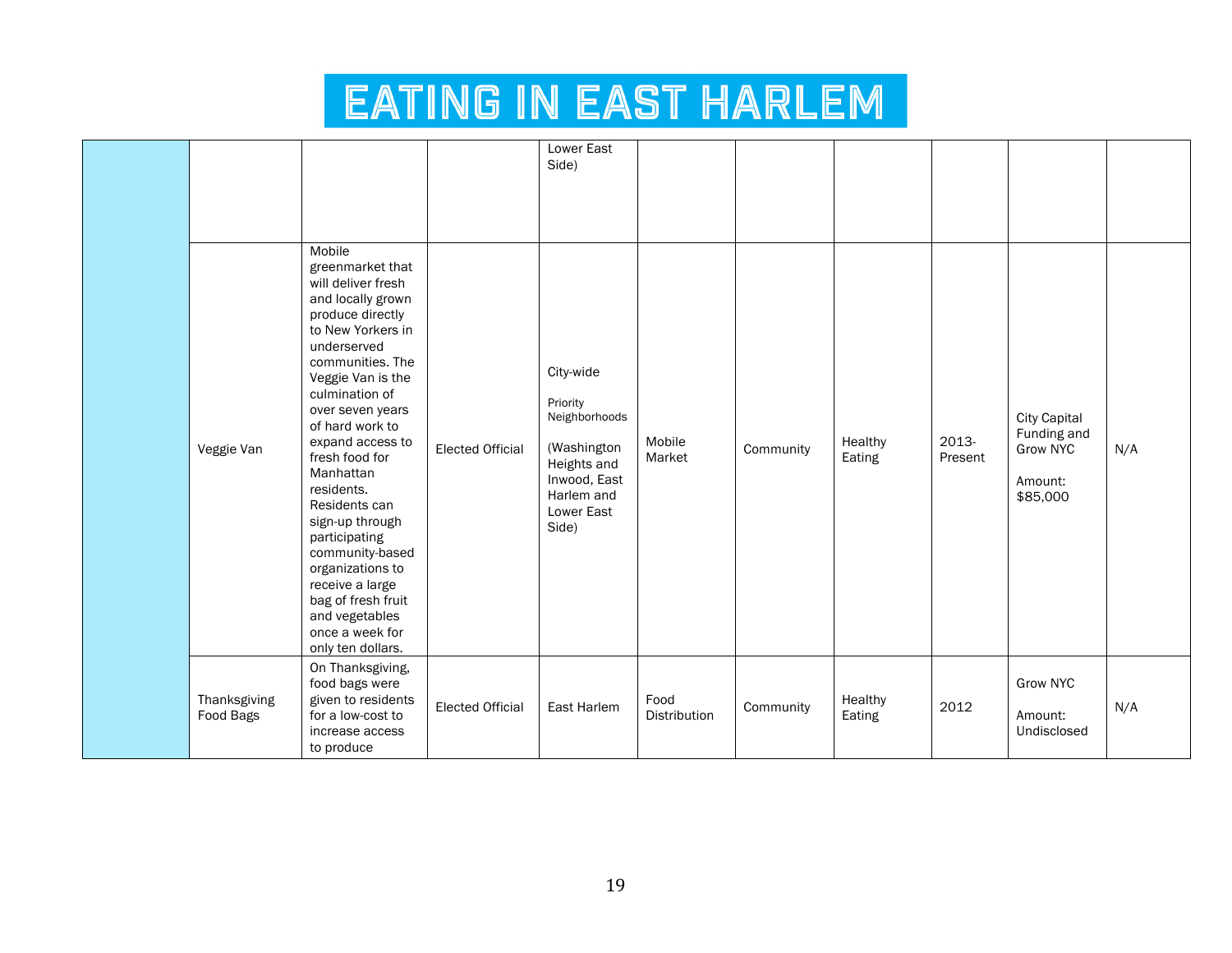|                                | Super Sproutz                      | Partnered with<br>Super Sproutz to<br>do nutrition<br>education with<br>children at<br>Farmer's Market                                                                                                                                                                                                                                                                                                               | <b>Elected Official</b> | East Harlem<br>Manhattan<br>Center for<br>Science | Farmer's<br>Market | Youth     | Healthy<br>Eating                             | 2011             | Private/Publi<br>c Partnership<br>Amount:<br>Undisclosed                                                                                          | N/A |
|--------------------------------|------------------------------------|----------------------------------------------------------------------------------------------------------------------------------------------------------------------------------------------------------------------------------------------------------------------------------------------------------------------------------------------------------------------------------------------------------------------|-------------------------|---------------------------------------------------|--------------------|-----------|-----------------------------------------------|------------------|---------------------------------------------------------------------------------------------------------------------------------------------------|-----|
| <b>Mount Sinai</b><br>Hospital | Adolescent<br><b>Health Center</b> | Weight<br>management<br>services for<br>children, teens<br>and young adults.<br>Each young<br>person receives<br>service designed<br>specifically for<br>their own<br>individual needs<br>that includes a<br>complete physical<br>exam and health<br>evaluation;<br>meeting with a<br>registered<br>dietician; goal<br>setting; ongoing<br>health care,<br>nutritional<br>education and<br>supportive<br>counseling. | <b>Health Center</b>    | East Harlem                                       | Hospital           | Youth     | Healthy<br>Eating                             | N/A              | N/A                                                                                                                                               | N/A |
|                                | Partnership for<br>a Healthier NYC | Coalition<br>members and<br>neighborhood<br>level contractors<br>to work on<br>developing and<br>implementing<br>evidence-<br>based/evidence-<br>informed,<br>environmentally                                                                                                                                                                                                                                        | Coalition               | East Harlem                                       | Hospital           | Community | Nutrition<br>Education &<br>Healthy<br>Eating | 2011-<br>Present | <b>CDC</b> Federal<br>Partnerships<br>to Improve<br>Community<br>Health (PICH)<br>$\_$ Formerly<br>funded<br>through<br>Community<br>Transformati | N/A |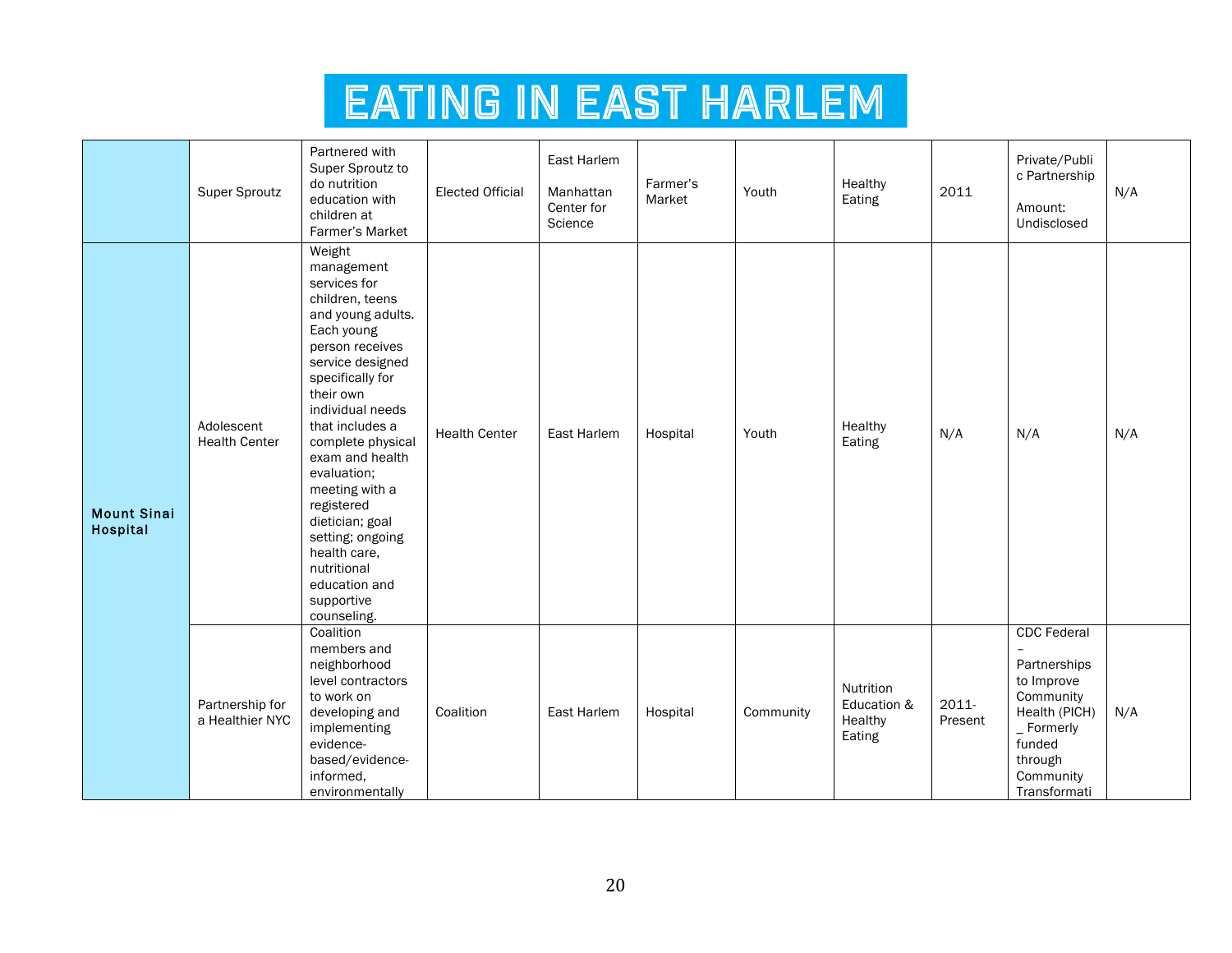|                 | impactful and       |            |           |            |           |         |       | on Grant           |     |
|-----------------|---------------------|------------|-----------|------------|-----------|---------|-------|--------------------|-----|
|                 |                     |            |           |            |           |         |       |                    |     |
|                 | scalable projects   |            |           |            |           |         |       | (CTG)              |     |
|                 | that will result in |            |           |            |           |         |       |                    |     |
|                 | the availability of |            |           |            |           |         |       | Amount:            |     |
|                 | healthier food      |            |           |            |           |         |       | \$3.6 million      |     |
|                 | options and         |            |           |            |           |         |       | city-wide          |     |
|                 | reductions in       |            |           |            |           |         |       |                    |     |
|                 | unhealthy           |            |           |            |           |         |       |                    |     |
|                 | foods/beverages     |            |           |            |           |         |       |                    |     |
|                 | and/or portion      |            |           |            |           |         |       |                    |     |
|                 | sizes to a          |            |           |            |           |         |       |                    |     |
|                 | significant portion |            |           |            |           |         |       |                    |     |
|                 | of the              |            |           |            |           |         |       |                    |     |
|                 | borough's           |            |           |            |           |         |       |                    |     |
|                 | residents. Worked   |            |           |            |           |         |       |                    |     |
|                 | with retailers,     |            |           |            |           |         |       |                    |     |
|                 | such as             |            |           |            |           |         |       |                    |     |
|                 | supermarkets and    |            |           |            |           |         |       |                    |     |
|                 |                     |            |           |            |           |         |       |                    |     |
|                 | restaurants to      |            |           |            |           |         |       |                    |     |
|                 | explore             |            |           |            |           |         |       |                    |     |
|                 | implementation of   |            |           |            |           |         |       |                    |     |
|                 | organizational      |            |           |            |           |         |       |                    |     |
|                 | standards to        |            |           |            |           |         |       |                    |     |
|                 | increase            |            |           |            |           |         |       |                    |     |
|                 | promotion of        |            |           |            |           |         |       |                    |     |
|                 | healthier food      |            |           |            |           |         |       |                    |     |
|                 | items and reduce    |            |           |            |           |         |       |                    |     |
|                 | promotion of        |            |           |            |           |         |       |                    |     |
|                 | unhealthy items.    |            |           |            |           |         |       |                    |     |
|                 | A Center of         |            |           |            |           |         |       |                    |     |
|                 | Excellence for the  |            |           |            |           |         |       |                    |     |
|                 | Elimination of      |            |           |            |           |         |       |                    |     |
| Communities     | Disparities,        |            |           |            |           |         |       |                    |     |
| (Inspired and   | established to use  |            |           |            |           |         |       | <b>CDC</b> Federal |     |
| Motivated to    | community-          | Community- |           |            |           |         |       | <b>REACH Grant</b> |     |
| Prevent And     | partnered           | Academic   | City-wide | Community- | Community | Healthy | 2007- |                    | N/A |
|                 |                     | Coalition  |           | based      |           | Eating  | 2012  |                    |     |
| ConTrol)        | methods to          |            |           |            |           |         |       | Amount:            |     |
| <b>Diabetes</b> | reduce disparities  |            |           |            |           |         |       | Undisclosed        |     |
| Center          | caused by high      |            |           |            |           |         |       |                    |     |
|                 | rates of diabetes-  |            |           |            |           |         |       |                    |     |
|                 | related conditions  |            |           |            |           |         |       |                    |     |
|                 | among the Black     |            |           |            |           |         |       |                    |     |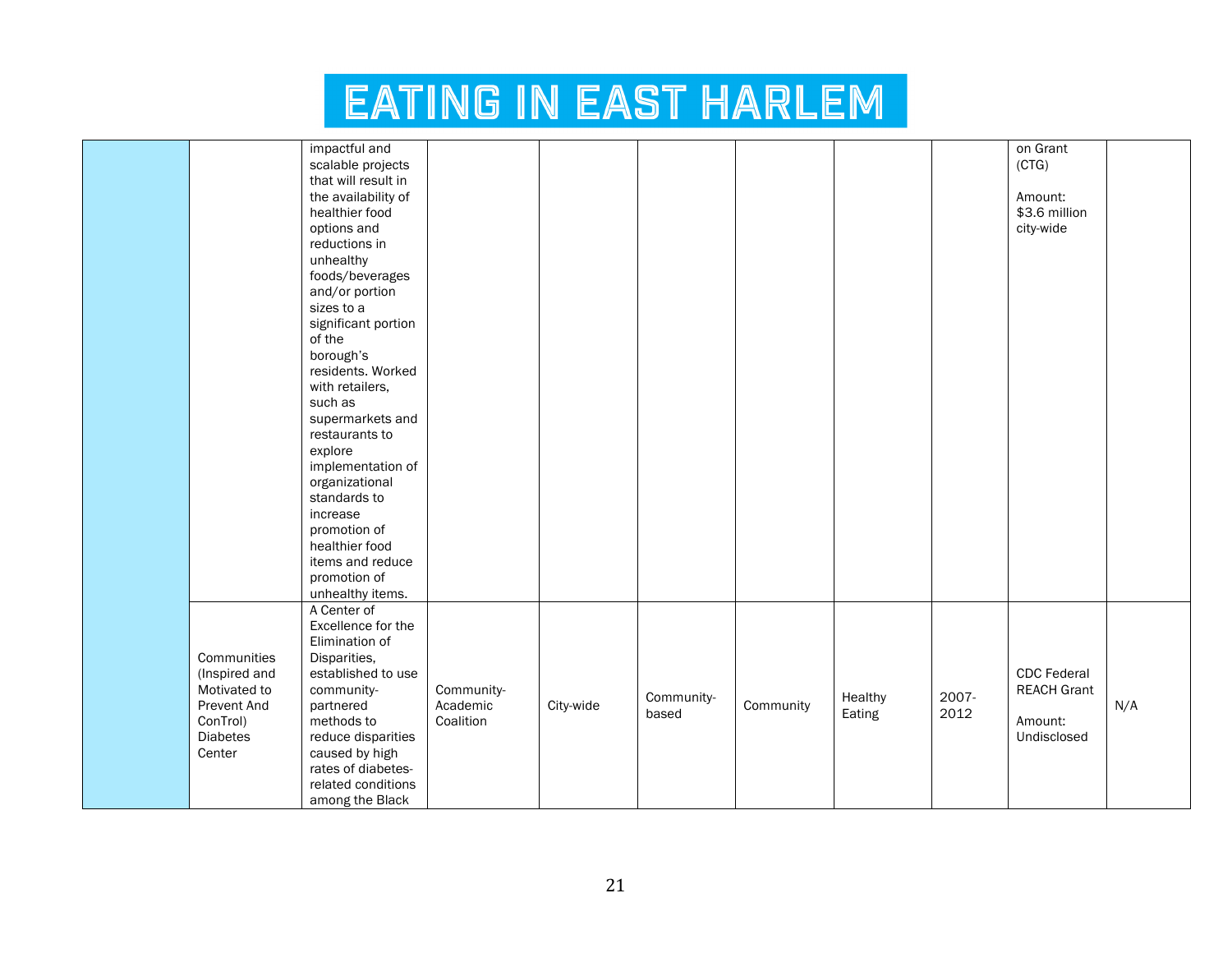|                                                                                |                                                | and Latino                                                                                                                                                                                                                                                                                                                                                                                    |                           |             |            |           |                                                           |                  |             |     |
|--------------------------------------------------------------------------------|------------------------------------------------|-----------------------------------------------------------------------------------------------------------------------------------------------------------------------------------------------------------------------------------------------------------------------------------------------------------------------------------------------------------------------------------------------|---------------------------|-------------|------------|-----------|-----------------------------------------------------------|------------------|-------------|-----|
|                                                                                |                                                | communities,                                                                                                                                                                                                                                                                                                                                                                                  |                           |             |            |           |                                                           |                  |             |     |
|                                                                                |                                                | initially in East                                                                                                                                                                                                                                                                                                                                                                             |                           |             |            |           |                                                           |                  |             |     |
|                                                                                |                                                | Harlem and                                                                                                                                                                                                                                                                                                                                                                                    |                           |             |            |           |                                                           |                  |             |     |
|                                                                                |                                                | ultimately                                                                                                                                                                                                                                                                                                                                                                                    |                           |             |            |           |                                                           |                  |             |     |
|                                                                                |                                                | throughout New                                                                                                                                                                                                                                                                                                                                                                                |                           |             |            |           |                                                           |                  |             |     |
|                                                                                |                                                | York and                                                                                                                                                                                                                                                                                                                                                                                      |                           |             |            |           |                                                           |                  |             |     |
|                                                                                |                                                | neighboring                                                                                                                                                                                                                                                                                                                                                                                   |                           |             |            |           |                                                           |                  |             |     |
| <b>New East</b><br><b>Harlem</b><br><b>Merchants</b><br>Association<br>(NHEMA) | Farm Fresh @<br><b>Uptown Grand</b><br>Central | states.<br>Farm Fresh @<br><b>Uptown Grand</b><br>Central is a food-<br>justice initiative<br>that allows East<br>Harlem residents<br>and friends to<br>purchase a<br>curated selection<br>of fresh, healthy,<br>regionally-grown<br>produce -- the<br>best vegetables<br>and fruit that are<br>seasonally<br>available! Farm<br>Fresh participants<br>take advantage of<br>the cost benefits | Community<br>Organization | East Harlem | <b>CSA</b> | Community | Healthy<br>Eating;<br>Cooking &<br>Nutrition<br>Education | 2015-<br>present | Undisclosed | N/A |
|                                                                                |                                                | of buying in a<br>group, and enjoy<br>the quality and<br>variety of a<br>Community<br>Supported<br>Agriculture (C.S.A.)<br>share, with the<br>flexibility of week-<br>to-week<br>purchasing.<br>Cooking demos<br>also available.                                                                                                                                                              |                           |             |            |           |                                                           |                  |             |     |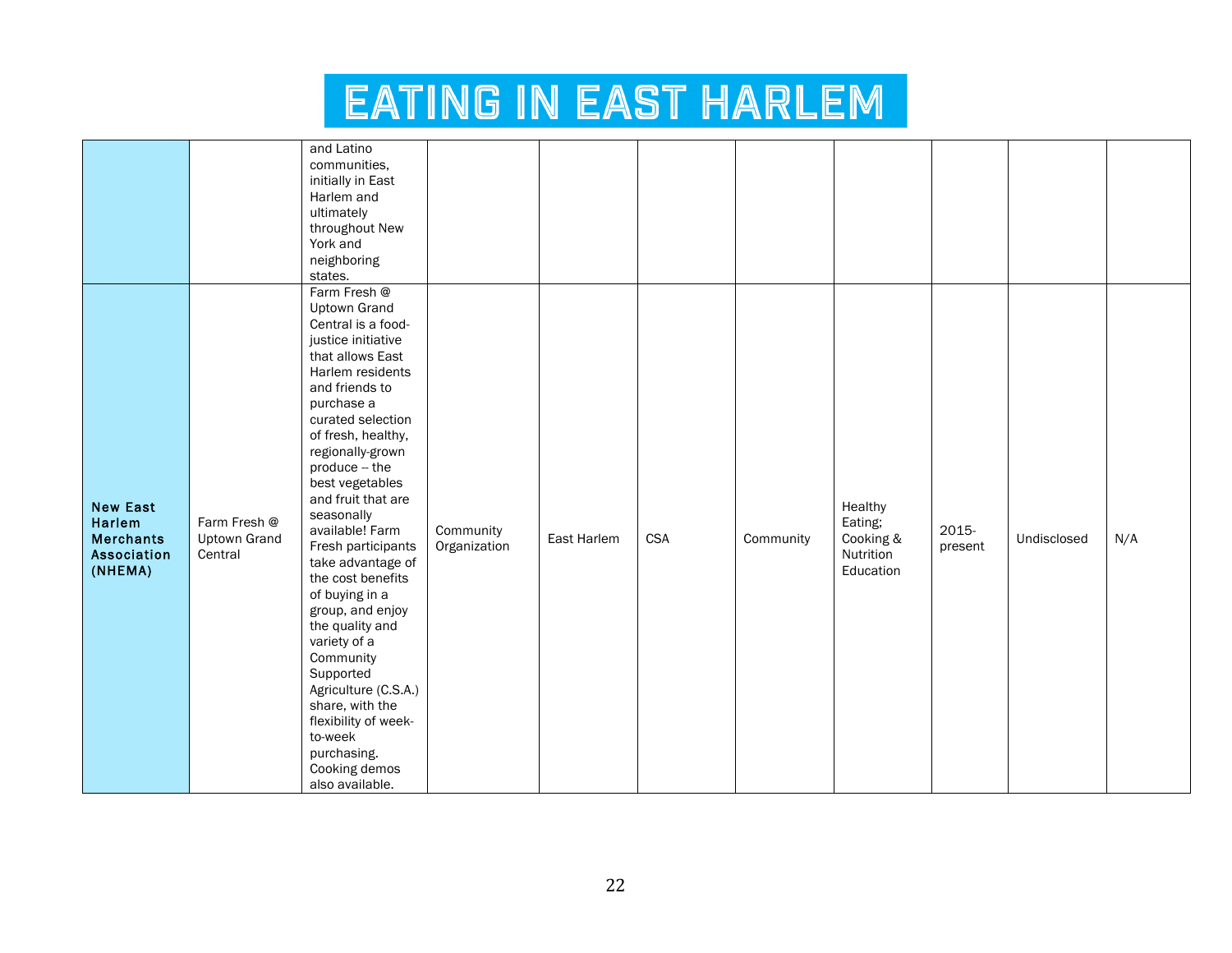| <b>New York</b><br>Academy of<br><b>Medicine</b><br>(NYAM) | Pre-K Matters                                                          | The Academy's<br>Pre-K Matters<br>project brings<br>teachers,<br>children, parents,<br>and caregivers<br>together in an<br>educational<br>process to create<br>a culture of health<br>at school and at<br>home to increase<br>school readiness,<br>academic<br>performance,<br>educate children<br>about healthy<br>nutrition and<br>physical activity;<br>and ensure they<br>have access to<br>recreational<br>facilities and<br>healthy foods. | Academic<br>Institution | East Harlem | School-based | Parents and<br>Students in<br>East Harlem<br>public<br>schools | Nutrition<br>Education | N/A | Undisclosed | N/A |
|------------------------------------------------------------|------------------------------------------------------------------------|--------------------------------------------------------------------------------------------------------------------------------------------------------------------------------------------------------------------------------------------------------------------------------------------------------------------------------------------------------------------------------------------------------------------------------------------------|-------------------------|-------------|--------------|----------------------------------------------------------------|------------------------|-----|-------------|-----|
|                                                            | Designing a<br>Strong and<br><b>Healthy New</b><br>York (DASH -<br>NY) | <b>DASH</b> activities<br>engage multiple<br>state and<br>community<br>sectors in the<br>fight to end the<br>epidemic of<br>obesity. DASH<br>offers community<br>leaders training<br>materials and<br>technical<br>assistance on how<br>to make policy,<br>systems, and<br>environmental<br>changes that will<br>lead to                                                                                                                         | Academic<br>Institution | City-wide   | Community    | Community                                                      | Healthy<br>Eating      | N/A | Undisclosed | N/A |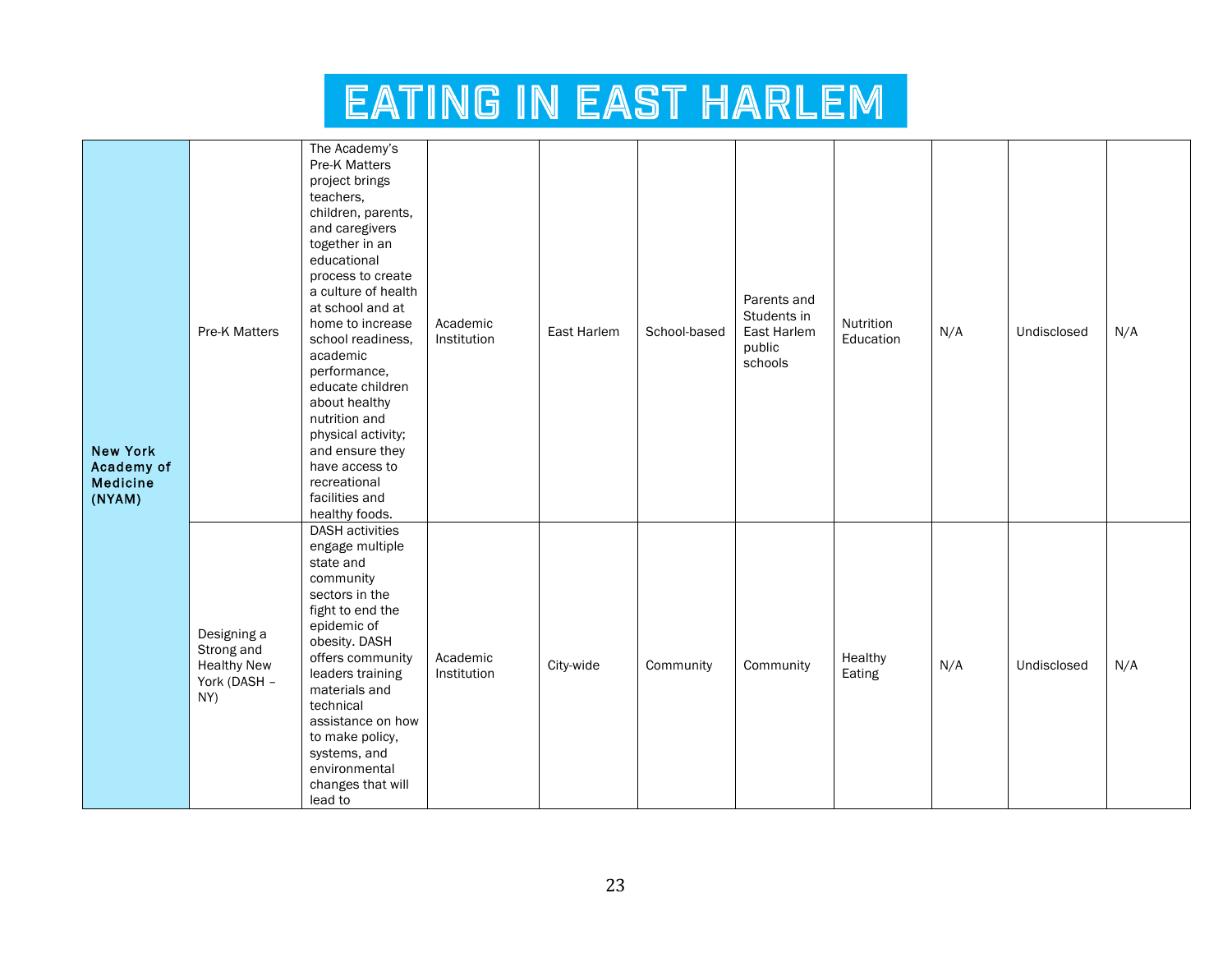|                                                                                                                   |                                                        | communities<br>where healthy<br>eating, active<br>living, and access<br>to preventive<br>healthcare<br>services are a<br>reality for all New<br>Yorkers.                                                                                                                                                          |             |                    |                                                                                                    |                           |                                                              |                  |                                                                    |                                                                              |
|-------------------------------------------------------------------------------------------------------------------|--------------------------------------------------------|-------------------------------------------------------------------------------------------------------------------------------------------------------------------------------------------------------------------------------------------------------------------------------------------------------------------|-------------|--------------------|----------------------------------------------------------------------------------------------------|---------------------------|--------------------------------------------------------------|------------------|--------------------------------------------------------------------|------------------------------------------------------------------------------|
| <b>New York</b><br>City<br>Department<br>of Health<br>and Mental<br>Hygiene<br>Center for<br><b>Health Equity</b> | Community<br><b>Health Workers</b><br>(CHW) Initiative | Pilot program to<br>train CHW's to<br>work with<br>community<br>members that<br>have asthma,<br>diabetes and<br>hypertension to<br>teach them self-<br>management<br>techniques<br>including medical<br>adherence and<br>nutrition<br>counseling in New<br>York City Housing<br>Authority (NYCHA)<br>Developments | City Agency | <b>East Harlem</b> | <b>Five NYCHA</b><br>Development<br>s: Johnson,<br>Taft, Clinton,<br>Lehman,<br><b>King Towers</b> | <b>NYCHA</b><br>Residents | Chronic<br><b>Disease</b><br>Prevention<br>and<br>Management | 2014-<br>Present | <b>City Council</b>                                                | N/A                                                                          |
| <b>New York</b><br><b>City Food</b><br><b>Policy</b><br>Center at<br>Hunter<br>College                            | Campaign for<br>Healthy Food in<br>East Harlem         | The goal of the<br>campaign is to<br>mobilize human<br>and other<br>resources inside<br>and outside East<br>Harlem in order to<br>make measurable<br>progress in<br>reducing food<br>insecurity and<br>diet-related<br>diseases and<br>creating a food                                                            | Non-profit  | East Harlem        | Academic                                                                                           | Community                 | Nutrition<br>Education &<br>Healthy<br>Eating                | 2014-<br>Present | Laurie M.<br>Tisch<br>Illumination<br>Fund<br>Amount:<br>\$200,000 | Over 40<br>CBO's/Org<br>anizations<br>engaged<br>through<br>campaign<br>work |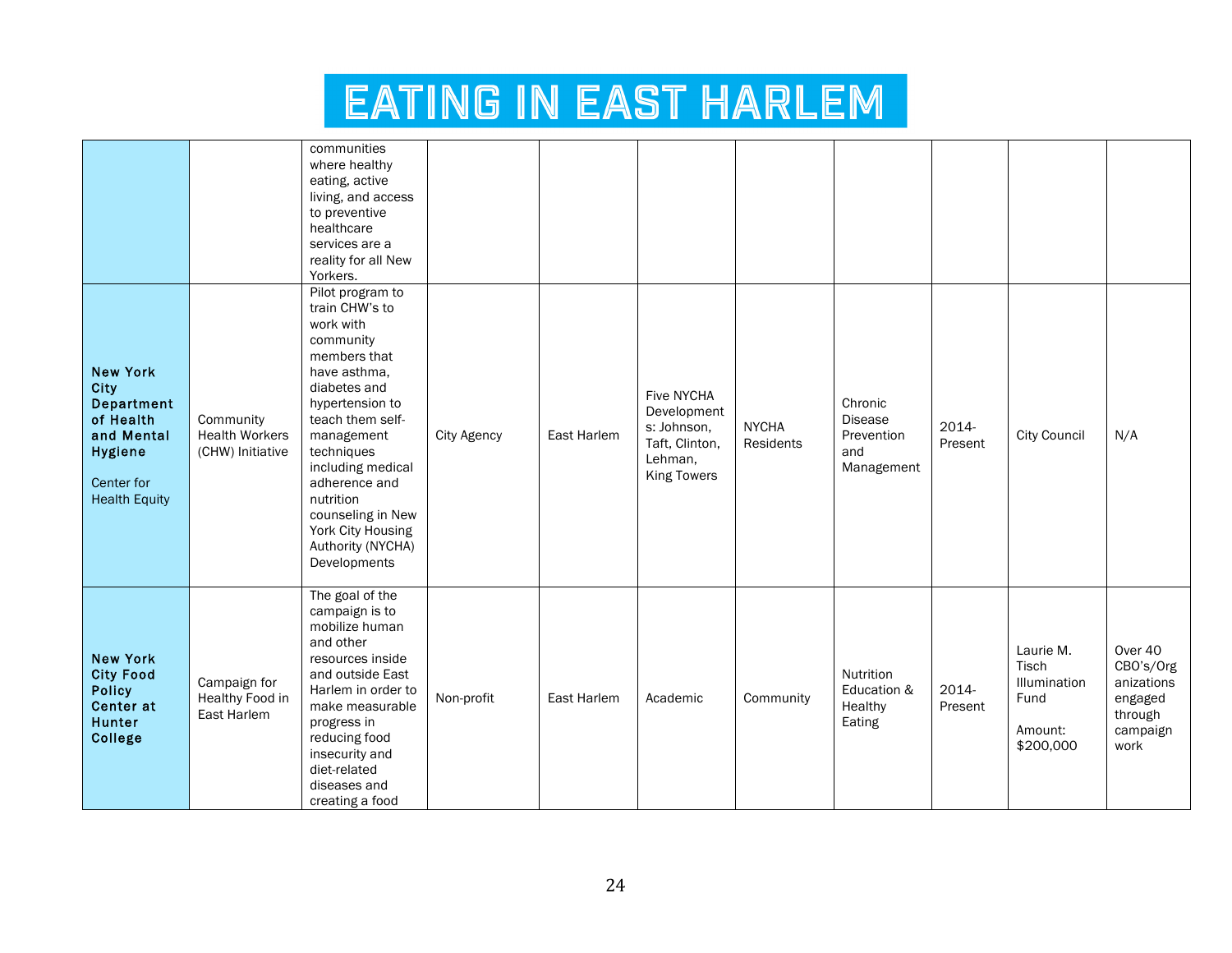|                                     |                                                         | system that<br>promotes<br>sustainable<br>economic growth<br>within East<br>Harlem.                                                                                                                                                                                                   |            |             |           |                      |                                               |                  |                                                                                         |                                                                        |
|-------------------------------------|---------------------------------------------------------|---------------------------------------------------------------------------------------------------------------------------------------------------------------------------------------------------------------------------------------------------------------------------------------|------------|-------------|-----------|----------------------|-----------------------------------------------|------------------|-----------------------------------------------------------------------------------------|------------------------------------------------------------------------|
|                                     | East Harlem<br>Youth Food<br>Educators<br>(YOFE)        | YOFE program<br>trains young<br>people to develop<br>and deliver<br>messages about<br>food marketing to<br>peers, families<br>and neighbors in<br>their community.<br>Youth learn to<br>decipher<br>messages on<br>unhealthy food<br>and learn how to<br>analyze and<br>counter them. | Non-profit | East Harlem | Academic  | Community            | Nutrition<br>Education &<br>Healthy<br>Eating | 2015-<br>Present | Levitt<br>Foundation:<br>\$30,000<br>Mount Sinai:<br>\$12,000<br>NYC DOHMH:<br>\$15,000 | 18 youth                                                               |
|                                     | <b>Healthy Food</b><br>for Upper<br>Manhattan<br>(HFUM) | Workgroup and<br>collaborative<br>space focused<br>specifically on<br>food-related work<br>in Upper<br>Manhattan.<br>Workgroup led<br>with the<br>Partnership for a<br>Healthier<br>Manhattan at<br>Icahn School of<br>Medicine at Mt.<br>Sinai and SCAN-<br>NY.                      | Non-profit | East Harlem | Academic  | Community            | Nutrition<br>Education &<br>Healthy<br>Eating | 2015-<br>Present | <b>Mount Sinai</b><br>Amount:<br>\$5,000                                                | Approx. 40<br>CBO's/Org<br>anizations<br>represente<br>d in<br>meeting |
| <b>New York</b><br>Common<br>Pantry | Live Healthy!                                           | Live Healthy!<br>provides lessons<br>on healthful<br>eating, nutrition,                                                                                                                                                                                                               | Non-profit | City-wide   | Community | SNAP<br>participants | Nutrition<br>Education &<br>Healthy<br>Eating | N/A              | New York<br>Office of<br>Temporary<br>and Disability                                    | N/A                                                                    |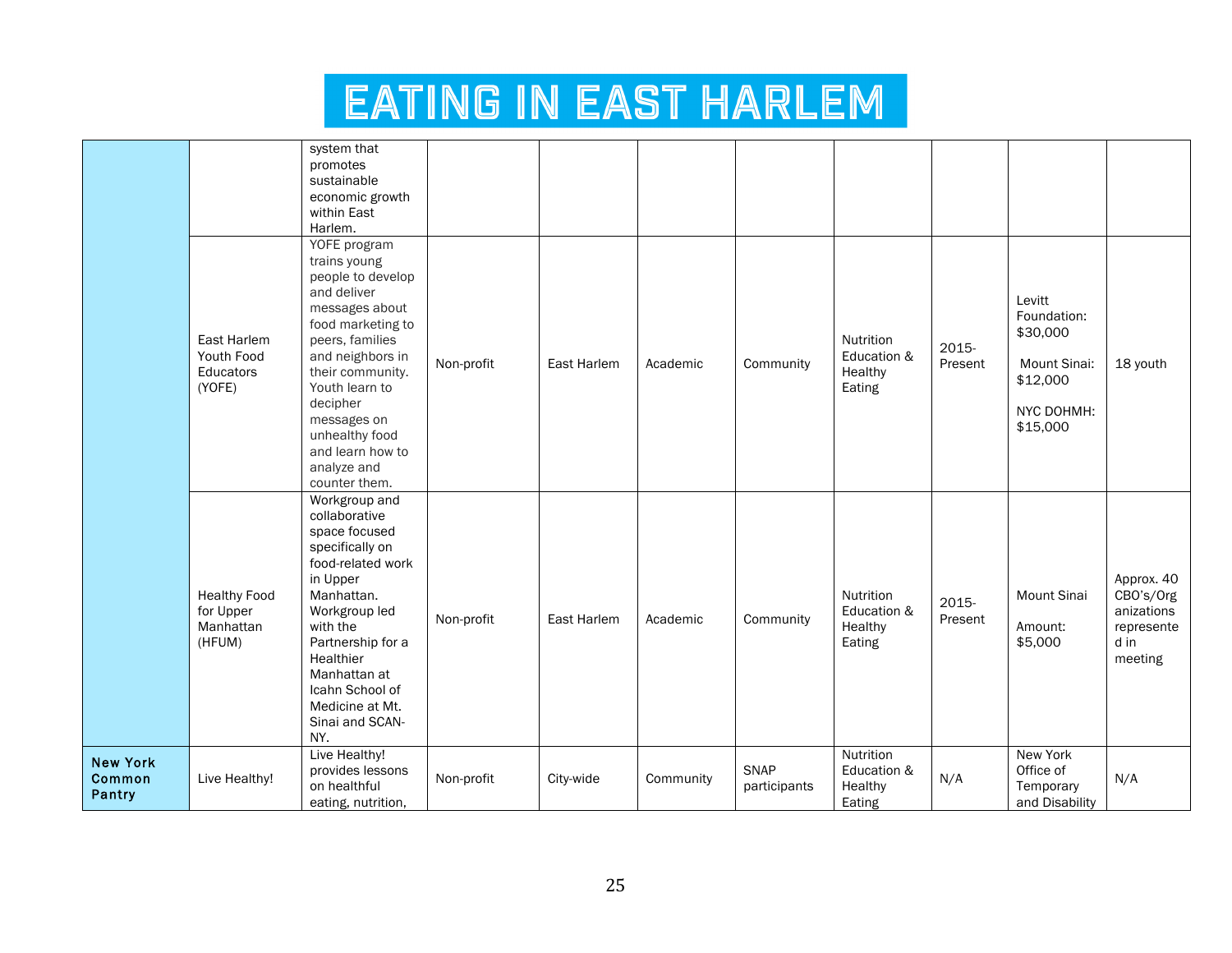|                   |                      | and active living,  |            |           |            |              |           |     | Assistance  |     |
|-------------------|----------------------|---------------------|------------|-----------|------------|--------------|-----------|-----|-------------|-----|
|                   |                      |                     |            |           |            |              |           |     |             |     |
|                   |                      | including eating    |            |           |            |              |           |     |             |     |
|                   |                      | on a budget,        |            |           |            |              |           |     | Amount:     |     |
|                   |                      | smart shopping      |            |           |            |              |           |     |             |     |
|                   |                      | for vegetables      |            |           |            |              |           |     |             |     |
|                   |                      | and fruit, and      |            |           |            |              |           |     |             |     |
|                   |                      | basic cooking and   |            |           |            |              |           |     |             |     |
|                   |                      | food safety skills. |            |           |            |              |           |     |             |     |
|                   |                      | Classes are held    |            |           |            |              |           |     |             |     |
|                   |                      | both at our main    |            |           |            |              |           |     |             |     |
|                   |                      | site and at         |            |           |            |              |           |     |             |     |
|                   |                      | community           |            |           |            |              |           |     |             |     |
|                   |                      | organizations       |            |           |            |              |           |     |             |     |
|                   |                      | around New York     |            |           |            |              |           |     |             |     |
|                   |                      | City. Eat Smart     |            |           |            |              |           |     |             |     |
|                   |                      | New York nutrition  |            |           |            |              |           |     |             |     |
|                   |                      | education is free   |            |           |            |              |           |     |             |     |
|                   |                      | to all individuals  |            |           |            |              |           |     |             |     |
|                   |                      | who receive         |            |           |            |              |           |     |             |     |
|                   |                      | resources through   |            |           |            |              |           |     |             |     |
|                   |                      | the Supplemental    |            |           |            |              |           |     |             |     |
|                   |                      | Nutrition           |            |           |            |              |           |     |             |     |
|                   |                      |                     |            |           |            |              |           |     |             |     |
|                   |                      | Assistance          |            |           |            |              |           |     |             |     |
|                   |                      | Program (SNAP).     |            |           |            |              |           |     |             |     |
|                   |                      | Eat Well Play Hard  |            |           |            |              |           |     |             |     |
|                   |                      | was developed to    |            |           |            |              |           |     |             |     |
|                   |                      | help prevent        |            |           |            |              |           |     |             |     |
|                   |                      | childhood obesity   |            |           |            |              |           |     |             |     |
|                   |                      | and reduce long-    |            |           |            |              |           |     |             |     |
|                   |                      | term risks for      |            |           |            |              |           |     |             |     |
|                   |                      | chronic disease     |            |           |            | 3-4 year-old |           |     |             |     |
| <b>New York</b>   | Eat Well Play        | through the         |            |           |            | children,    |           |     |             |     |
| <b>State</b>      | Hard in Child        | promotion of        | State      | City-wide | Child Care | parents, and | Nutrition | N/A | Undisclosed | N/A |
| <b>Department</b> | <b>Care Settings</b> | targeted dietary    | Government |           | Settings   | child care   | Education |     |             |     |
| of Health         |                      | practices and       |            |           |            | staff        |           |     |             |     |
|                   |                      | increased physical  |            |           |            |              |           |     |             |     |
|                   |                      | activity.           |            |           |            |              |           |     |             |     |
|                   |                      |                     |            |           |            |              |           |     |             |     |
|                   |                      | At eligible child   |            |           |            |              |           |     |             |     |
|                   |                      | care centers,       |            |           |            |              |           |     |             |     |
|                   |                      | registered          |            |           |            |              |           |     |             |     |
|                   |                      | dietitians from the |            |           |            |              |           |     |             |     |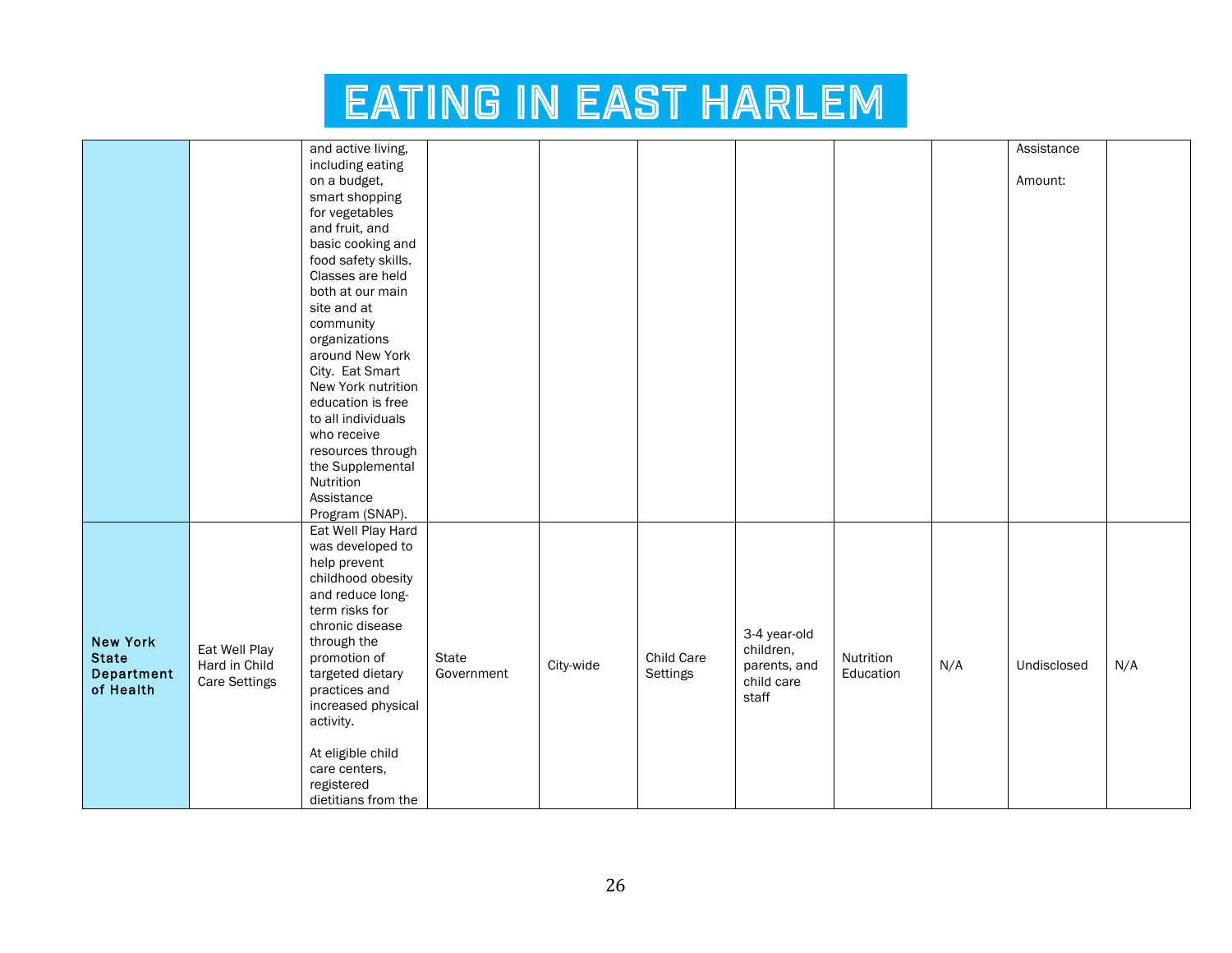|                  | Health              |          |           |          |           |           |     |             |     |
|------------------|---------------------|----------|-----------|----------|-----------|-----------|-----|-------------|-----|
|                  | Department          |          |           |          |           |           |     |             |     |
|                  | provide hands-on    |          |           |          |           |           |     |             |     |
|                  | workshops on        |          |           |          |           |           |     |             |     |
|                  | nutrition and       |          |           |          |           |           |     |             |     |
|                  |                     |          |           |          |           |           |     |             |     |
|                  | physical activity.  |          |           |          |           |           |     |             |     |
|                  | The Stellar         |          |           |          |           |           |     |             |     |
|                  | Farmers' Markets    |          |           |          |           |           |     |             |     |
|                  | program provides    |          |           |          |           |           |     |             |     |
|                  | free, bilingual     |          |           |          |           |           |     |             |     |
|                  | nutrition           |          |           |          |           |           |     |             |     |
|                  | education and       |          |           |          |           |           |     |             |     |
|                  | cooking             |          |           |          |           |           |     |             |     |
|                  | demonstrations at   |          |           |          |           |           |     |             |     |
|                  | select farmers'     |          |           |          |           |           |     |             |     |
|                  | markets (PDF)       |          |           |          |           |           |     |             |     |
|                  | throughout NYC      |          |           |          |           |           |     |             |     |
|                  | from July -         |          |           |          |           |           |     |             |     |
|                  | November. Using     |          |           |          |           |           |     |             |     |
|                  | the New York        |          |           |          |           |           |     |             |     |
|                  | State Health        |          |           |          |           |           |     |             |     |
|                  | Department's,       |          |           |          |           |           |     |             |     |
|                  | "Just Say Yes to    |          |           |          |           | Healthy   |     |             |     |
| Stellar Farmers' | Fruits and          | Farmers' |           | Farmers' | Community | Eating;   |     |             |     |
| Markets          | Vegetables"         | Markets  | City-wide | Market   | Members   | Cooking & | N/A | Undisclosed | N/A |
|                  | curriculum, Stellar |          |           |          |           | Nutrition |     |             |     |
|                  | Farmers' Markets    |          |           |          |           | Education |     |             |     |
|                  | aims to increase    |          |           |          |           |           |     |             |     |
|                  | fruit and           |          |           |          |           |           |     |             |     |
|                  | vegetable           |          |           |          |           |           |     |             |     |
|                  | consumption by      |          |           |          |           |           |     |             |     |
|                  | teaching            |          |           |          |           |           |     |             |     |
|                  | participants how    |          |           |          |           |           |     |             |     |
|                  | and why to          |          |           |          |           |           |     |             |     |
|                  | prepare healthy     |          |           |          |           |           |     |             |     |
|                  |                     |          |           |          |           |           |     |             |     |
|                  | meals using fresh,  |          |           |          |           |           |     |             |     |
|                  | seasonal produce.   |          |           |          |           |           |     |             |     |
|                  | Participants over   |          |           |          |           |           |     |             |     |
|                  | 18 years of age     |          |           |          |           |           |     |             |     |
|                  | receive a \$2       |          |           |          |           |           |     |             |     |
|                  | <b>Health Bucks</b> |          |           |          |           |           |     |             |     |
|                  | coupon for          |          |           |          |           |           |     |             |     |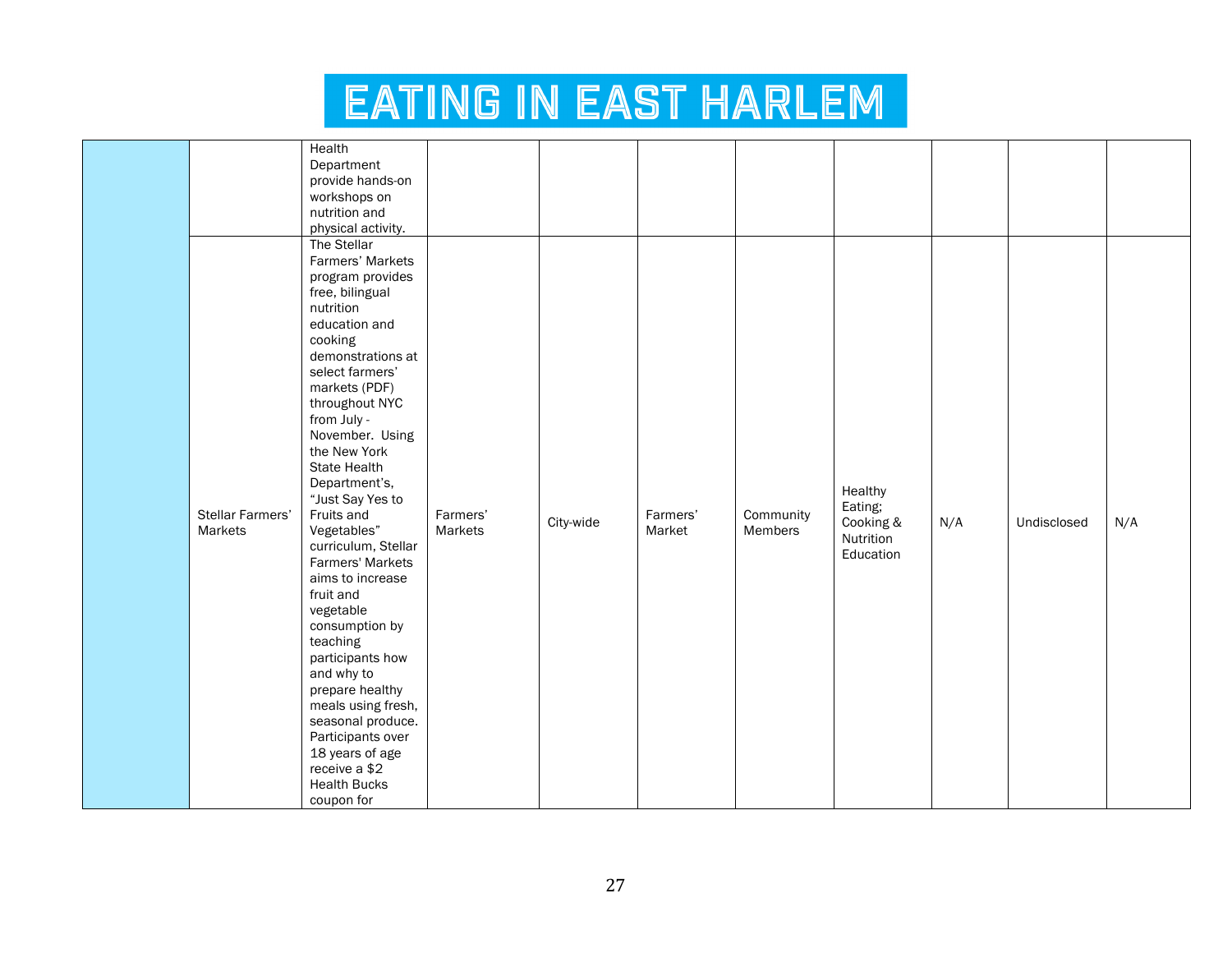|                   |                                                                                       | attending the<br>workshop.                                                                                                                                                                                                                                            |            |                                                                                                                                                                       |                     |                           |                                               |                  |                                                        |                                             |
|-------------------|---------------------------------------------------------------------------------------|-----------------------------------------------------------------------------------------------------------------------------------------------------------------------------------------------------------------------------------------------------------------------|------------|-----------------------------------------------------------------------------------------------------------------------------------------------------------------------|---------------------|---------------------------|-----------------------------------------------|------------------|--------------------------------------------------------|---------------------------------------------|
| <b>Red Rabbit</b> | Food Labs and<br><b>Meal Programs</b>                                                 | <b>Healthy Cooking</b><br>Labs, Gardening<br>Labs, and Bite<br>Size Labs                                                                                                                                                                                              | For-Profit | City-wide<br>East Harlem<br>Sites:<br>NYCCD,<br>Association<br>to Benefit<br>Children,<br>MAChO,<br>Children's<br>Storefront,<br>HEAF, SCAN<br>NY, Echo<br>Park, KCSC | Schools             | School<br>Community       | Cooking &<br>Nutrition<br>Education           | 2012-<br>Present | Undisclosed                                            | N/A                                         |
| <b>SCAN-NY</b>    | <b>UNH Creating</b><br><b>Healthy NYCHA</b><br>Communities<br>Through Food<br>Project | Working with<br><b>NYCHA Residents</b><br>to document<br>barriers and<br>facilitators to food<br>access in East<br>Harlem. Provides<br>nutrition<br>education and<br>healthy eating<br>programming<br>through<br>partnership with<br>Red Rabbit, NY<br>Junior League, | Non-profit | East Harlem                                                                                                                                                           | Community<br>Center | <b>NYCHA</b><br>Residents | Nutrition<br>Education &<br>Healthy<br>Eating | 2014-<br>Present | Laurie M<br>Tisch<br>Illumination<br>Fund:<br>\$75,000 | Approx.<br>250<br><b>NYCHA</b><br>residents |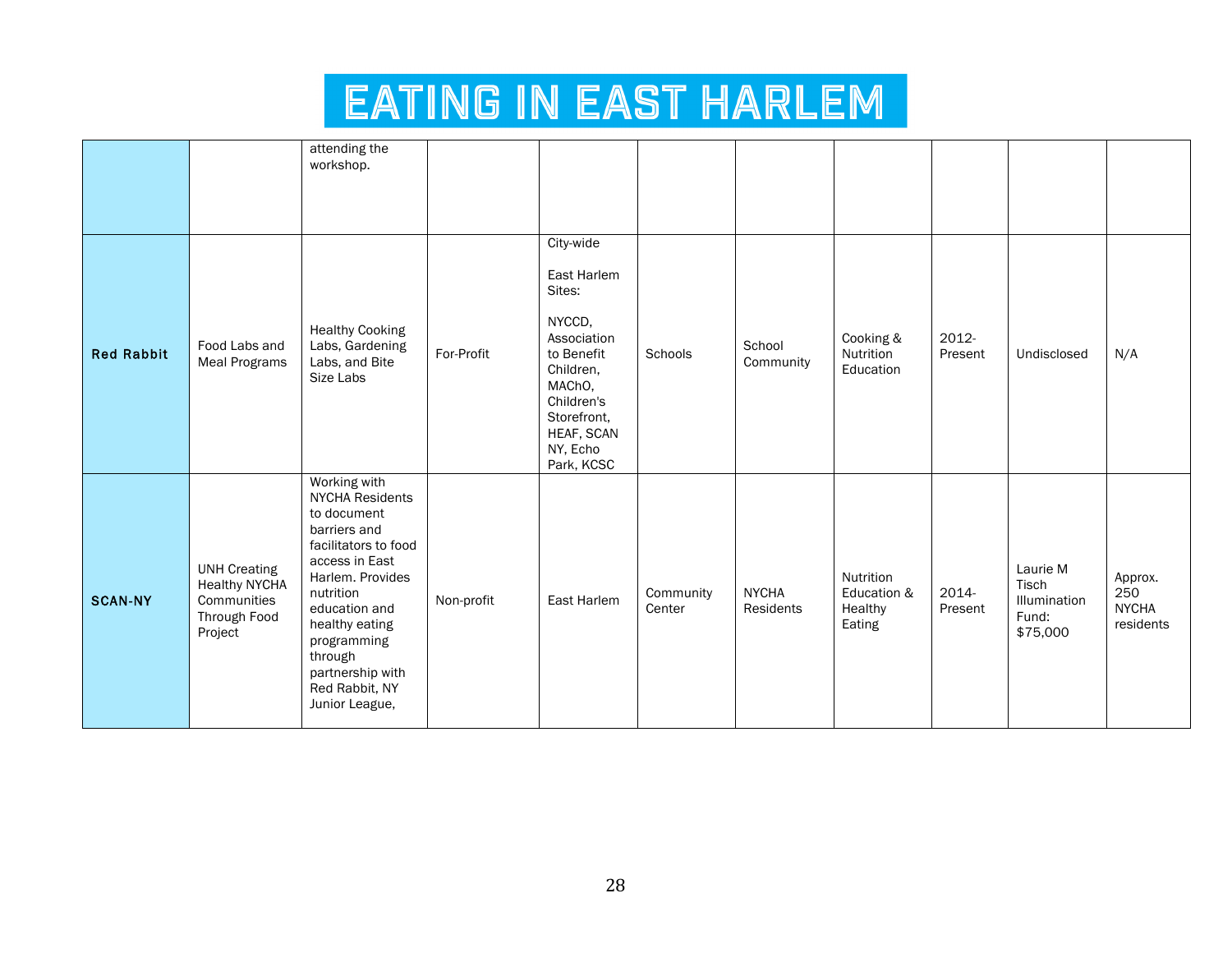| SMART, a<br>partner<br>project of<br>the Fund for<br>the City of<br><b>NY</b> | <b>SMART Body</b>                    | Provides nutrition<br>education &<br>hands-on cooking<br>classes to clients<br>(women & youth)                                                                                       | Non-profit | East Harlem | Classroom-<br>based:<br>Community<br>Centers:<br>peer; social<br>media<br>(Facebook &<br>twitter) | Women.<br>seniors.<br>youth | Cooking &<br>Nutrition<br>Education | <b>SMART</b><br>Body<br>since<br>2004 | Public/Privat<br>e<br>Foundations/<br>Churches.<br>City Council<br>discretionary<br>funding,<br>Corporate,<br>Individual<br>Donors<br>Amount:<br>Undisclosed        | On<br>average18-<br>20 women<br>participate<br>weekly    |
|-------------------------------------------------------------------------------|--------------------------------------|--------------------------------------------------------------------------------------------------------------------------------------------------------------------------------------|------------|-------------|---------------------------------------------------------------------------------------------------|-----------------------------|-------------------------------------|---------------------------------------|---------------------------------------------------------------------------------------------------------------------------------------------------------------------|----------------------------------------------------------|
|                                                                               | <b>SMART Food for</b><br>Life (SFFL) | a) Provides<br>nutrition<br>education &<br>hands-on cooking<br>classes in<br>community<br>venues, mainly<br>East Harlem<br>b) infused into all<br>of SMART<br>program<br>/activities | Non-profit | East Harlem | Classroom-<br>based;<br>Community<br>Centers:<br>peer; social<br>media<br>(Facebook &<br>twitter) | Women.<br>seniors.<br>youth | Cooking &<br>Nutrition<br>Education | <b>SFFL</b><br>2015                   | Public/Privat<br>e<br>Foundations/<br>Churches.<br><b>City Council</b><br>discretionary<br>funding,<br>Corporate,<br>Individual<br>Donors<br>Amount:<br>Undisclosed | On average<br>$8 - 10$<br>women<br>participate<br>weekly |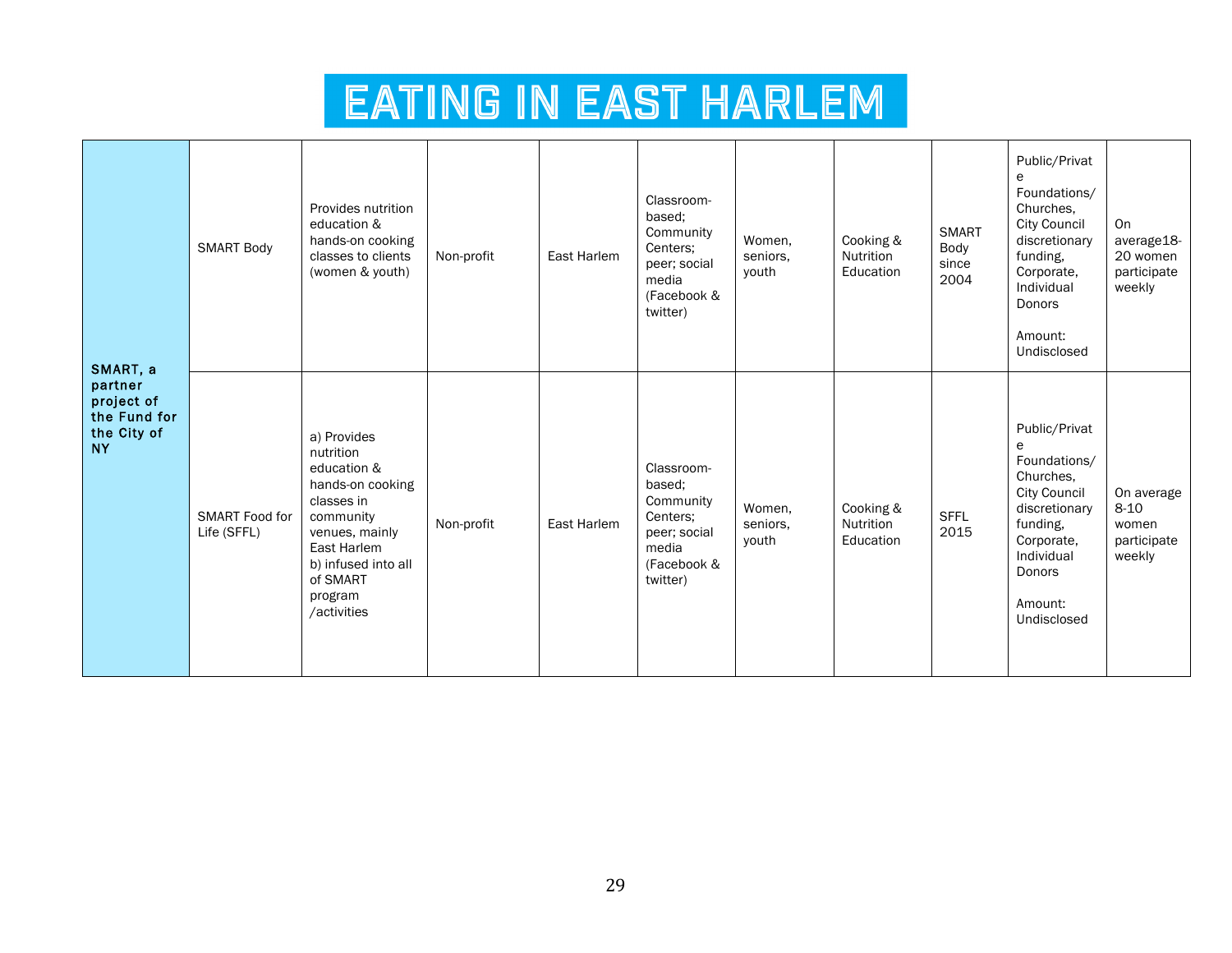|                                             | <b>Mobile Cooking</b><br>Class                                          | The SMART<br><b>Mobile Cooking</b><br>Classroom Project<br>is a commercial<br>"kitchen-on-<br>wheels" custom-<br>built vehicle that<br>will transport the<br><b>SMART Body</b><br>nutrition<br>curriculum and<br>hands-on cooking | Non-profit | East Harlem                                                       | Mobile<br>Classroom in<br>the<br>Community | Women.<br>seniors,<br>youth | Cooking &<br>Nutrition<br>Education           | 2015-<br>Present | Newman's<br>Own<br>Foundation:<br>\$25,000<br>Participatory<br><b>Budgeting</b><br>$(2013)$ funds | N/A |
|---------------------------------------------|-------------------------------------------------------------------------|-----------------------------------------------------------------------------------------------------------------------------------------------------------------------------------------------------------------------------------|------------|-------------------------------------------------------------------|--------------------------------------------|-----------------------------|-----------------------------------------------|------------------|---------------------------------------------------------------------------------------------------|-----|
|                                             |                                                                         | classes in<br>community<br>venues such as<br>senior centers.<br>women's shelters<br>and day care<br>centers.                                                                                                                      |            |                                                                   |                                            |                             |                                               |                  | Amount:<br>Undisclosed                                                                            |     |
| Union<br><b>Settlement</b>                  | Middle School<br>Youth                                                  | Middle schoolers<br>work with the city-<br>wide "Lunch 4<br>Learning"<br>Campaign to<br>advocate for<br>universal free<br>lunch                                                                                                   | Non-profit | East Harlem                                                       | Community<br>Center                        | Youth                       | Nutrition<br>Education                        | N/A              | N/A                                                                                               | N/A |
|                                             | <b>Building</b><br><b>Healthy Senior</b><br>Communities<br>Through Food | Working with<br>seniors to<br>document barriers<br>and facilitators to<br>food access in<br>East Harlem                                                                                                                           | Non-profit | East Harlem                                                       | Community<br>Center                        | Seniors                     | Nutrition<br>Education &<br>Healthy<br>Eating | N/A              | United<br>Neighborhoo<br>d Houses<br>Amount:<br>Undisclosed                                       | N/A |
| <b>Wellness in</b><br>the Schools<br>(WITS) | Cook for Kids<br>Green for Kids                                         | Cook for Kids<br>programs in<br>public school<br>cafeterias and<br>classrooms to<br>promote healthy<br>eating and                                                                                                                 | Non-profit | City-wide<br>East Harlem<br>Sites:<br><b>PS 50</b><br>PS 7/Global | Schools                                    | School<br>Community         | Nutrition<br>Education &<br>Healthy<br>Eating | 2008-<br>Present | Corporate<br>Sponsors<br>including:<br>Newman's<br>Own<br>Foundation,                             | N/A |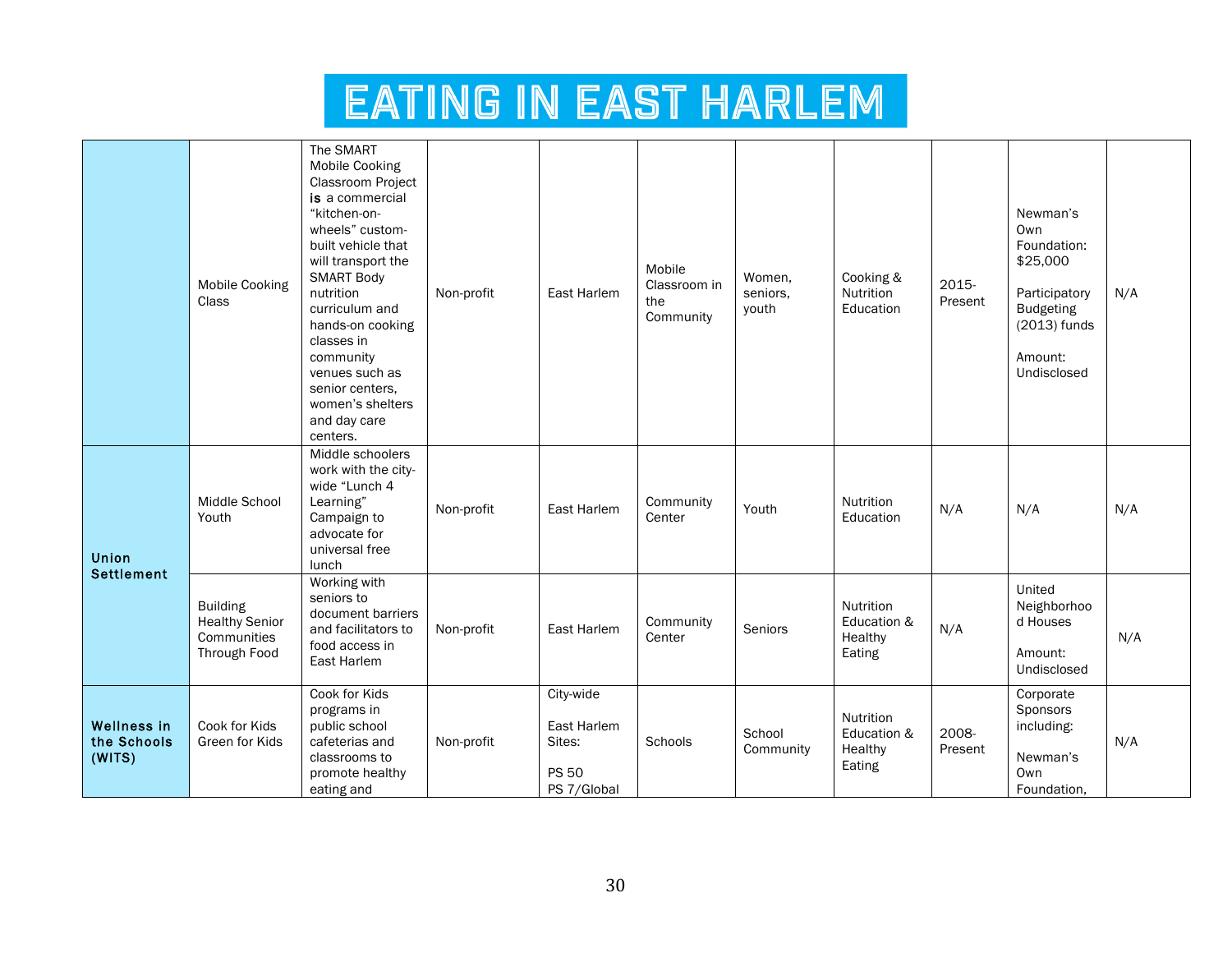|                     |                | combat childhood    |            | Tech        |               |               |           |         | <b>Whole Foods</b> |     |
|---------------------|----------------|---------------------|------------|-------------|---------------|---------------|-----------|---------|--------------------|-----|
|                     |                | obesity.            |            | Mosaic Prep |               |               |           |         | Market,            |     |
|                     |                |                     |            | PS 112      |               |               |           |         | Chop't             |     |
|                     |                |                     |            |             |               |               |           |         |                    |     |
|                     |                | WITS trains         |            |             |               |               |           |         | Amount:            |     |
|                     |                | culinary school     |            |             |               |               |           |         | Undisclosed        |     |
|                     |                | graduates, who      |            |             |               |               |           |         |                    |     |
|                     |                | partner with        |            |             |               |               |           |         |                    |     |
|                     |                | cafeteria staff to  |            |             |               |               |           |         |                    |     |
|                     |                | prepare daily       |            |             |               |               |           |         |                    |     |
|                     |                | scratch-cooked      |            |             |               |               |           |         |                    |     |
|                     |                | meals and           |            |             |               |               |           |         |                    |     |
|                     |                | educate families    |            |             |               |               |           |         |                    |     |
|                     |                | about the           |            |             |               |               |           |         |                    |     |
|                     |                | importance of       |            |             |               |               |           |         |                    |     |
|                     |                | eating healthy      |            |             |               |               |           |         |                    |     |
|                     |                | food. Through       |            |             |               |               |           |         |                    |     |
|                     |                | WITS Labs and       |            |             |               |               |           |         |                    |     |
|                     |                | WITS BITS, a        |            |             |               |               |           |         |                    |     |
|                     |                | series of seasonal  |            |             |               |               |           |         |                    |     |
|                     |                | cooking and         |            |             |               |               |           |         |                    |     |
|                     |                | nutrition classes,  |            |             |               |               |           |         |                    |     |
|                     |                | WITS Chefs also     |            |             |               |               |           |         |                    |     |
|                     |                | teach children      |            |             |               |               |           |         |                    |     |
|                     |                | and their families  |            |             |               |               |           |         |                    |     |
|                     |                | how to prepare      |            |             |               |               |           |         |                    |     |
|                     |                | healthy, delicious, |            |             |               |               |           |         |                    |     |
|                     |                | and affordable      |            |             |               |               |           |         |                    |     |
|                     |                | recipes using       |            |             |               |               |           |         |                    |     |
|                     |                | whole,              |            |             |               |               |           |         |                    |     |
|                     |                | unprocessed         |            |             |               |               |           |         |                    |     |
|                     |                | foods.              |            |             |               |               |           |         |                    |     |
|                     |                |                     |            |             |               |               |           |         |                    |     |
|                     |                |                     |            |             |               |               |           |         |                    |     |
|                     |                | MAChO focuses       |            |             |               |               |           |         |                    |     |
|                     | Motivating     | on empowering       |            |             |               |               |           |         |                    |     |
| <b>Weil-Cornell</b> | Action Through | youth with          |            |             | After-school; | Students age  | Healthy   |         |                    |     |
| <b>Medical</b>      | Community      | practical tools to  | Non-profit | City-wide   | Community-    | 8+, Families, | Eating;   | 2009-   | Undisclosed        | N/A |
| College             | Health         | take control of     |            |             | based         | Community     | Nutrition | Present |                    |     |
|                     | Outreach       | their health and    |            |             |               |               | Education |         |                    |     |
|                     | (MAChO)        | their lives through |            |             |               |               |           |         |                    |     |
|                     |                | proper nutrition,   |            |             |               |               |           |         |                    |     |